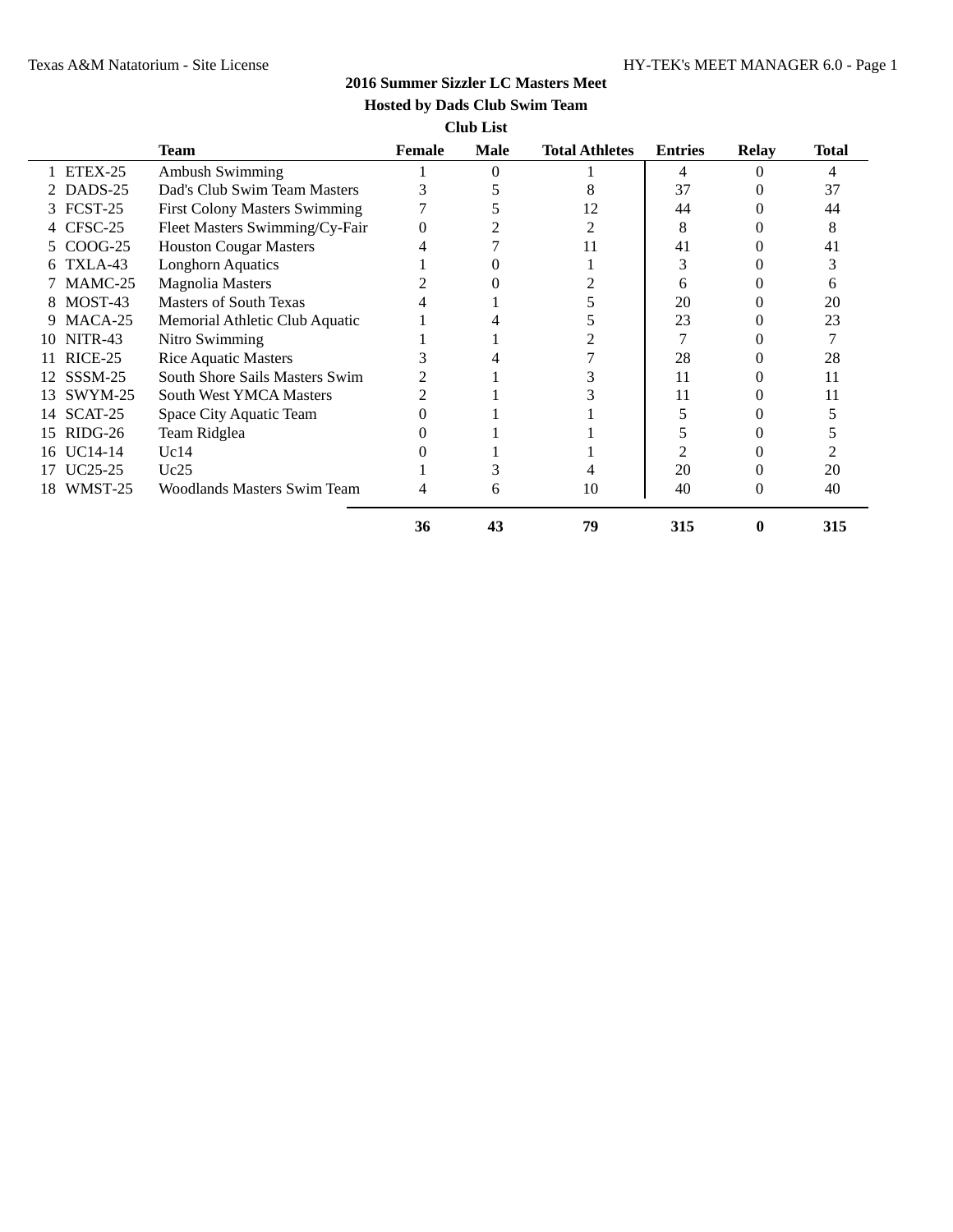# **2016 Summer Sizzler LC Masters Meet Hosted by Dads Club Swim Team Team Rankings - Through Event 15**

## **Women - Team Scores**

| <b>Place</b> | Team                                 |                                      | <b>Points</b> |
|--------------|--------------------------------------|--------------------------------------|---------------|
|              | <b>First Colony Masters Swimming</b> | <b>First Colony Masters Swimming</b> | 205           |
| 2            | Masters of South Texas               | Masters of South Texas               | 117           |
| 3            | <b>Rice Aquatic Masters</b>          | <b>Rice Aquatic Masters</b>          | 100           |
| 4            | Woodlands Masters Swim Team          | Woodlands Masters Swim Team          | 91            |
| 5            | <b>Houston Cougar Masters</b>        | <b>Houston Cougar Masters</b>        | 84            |
| 6            | Dad's Club Swim Team Masters         | Dad's Club Swim Team Masters         | 80            |
|              | South Shore Sails Masters Swim       | South Shore Sails Masters Swim       | 70            |
| 8            | <b>South West YMCA Masters</b>       | <b>South West YMCA Masters</b>       | 65            |
| 9            | Uc25                                 | Uc25                                 | 41            |
| 10           | Memorial Athletic Club Aquatic       | Memorial Athletic Club Aquatic       | 40            |
| 10           | Nitro Swimming                       | Nitro Swimming                       | 40            |
| 12           | Magnolia Masters                     | Magnolia Masters                     | 37            |
| 13           | Ambush Swimming                      | <b>Ambush Swimming</b>               | 32            |
| 14           | <b>Longhorn Aquatics</b>             | <b>Longhorn Aquatics</b>             | 27            |
|              |                                      | <b>Total</b>                         | 1,029.00      |

# **Men - Team Scores**

| <b>Place</b>  | Team                                 |                                      | <b>Points</b> |
|---------------|--------------------------------------|--------------------------------------|---------------|
|               | <b>Houston Cougar Masters</b>        | <b>Houston Cougar Masters</b>        | 203           |
| $\mathcal{D}$ | Dad's Club Swim Team Masters         | Dad's Club Swim Team Masters         | 185           |
| 3             | Woodlands Masters Swim Team          | Woodlands Masters Swim Team          | 168           |
| 4             | <b>First Colony Masters Swimming</b> | <b>First Colony Masters Swimming</b> | 142           |
| 5.            | Memorial Athletic Club Aquatic       | Memorial Athletic Club Aquatic       | 137           |
| 6             | <b>Rice Aquatic Masters</b>          | <b>Rice Aquatic Masters</b>          | 126           |
|               | Uc25                                 | Uc25                                 | 105           |
| 8             | Space City Aquatic Team              | Space City Aquatic Team              | 45            |
| 9             | Team Ridglea                         | Team Ridglea                         | 43            |
| 10            | Fleet Masters Swimming/Cy-Fair       | Fleet Masters Swimming/Cy-Fair       | 30            |
| 11            | <b>South West YMCA Masters</b>       | <b>South West YMCA Masters</b>       | 25            |
| 12            | South Shore Sails Masters Swim       | South Shore Sails Masters Swim       | 18            |
| 12            | Masters of South Texas               | <b>Masters of South Texas</b>        | 18            |
| 14            | Uc14                                 | Uc14                                 | 16            |
| 15            | Nitro Swimming                       | Nitro Swimming                       | 14            |
|               |                                      | <b>Total</b>                         | 1,275.00      |

# **Combined Team Scores**

| <b>Place</b> | <b>Team</b>                          |                                      | <b>Points</b> |
|--------------|--------------------------------------|--------------------------------------|---------------|
|              | <b>First Colony Masters Swimming</b> | <b>First Colony Masters Swimming</b> | 347           |
|              | 2 Houston Cougar Masters             | <b>Houston Cougar Masters</b>        | 287           |
|              | Dad's Club Swim Team Masters         | Dad's Club Swim Team Masters         | 265           |
|              | <b>Woodlands Masters Swim Team</b>   | <b>Woodlands Masters Swim Team</b>   | 259           |
|              | <b>Rice Aquatic Masters</b>          | <b>Rice Aquatic Masters</b>          | 226           |
| 6            | Memorial Athletic Club Aquatic       | Memorial Athletic Club Aquatic       | 177           |
|              | Uc25                                 | Uc25                                 | 146           |
|              | <b>Masters of South Texas</b>        | <b>Masters of South Texas</b>        | 135           |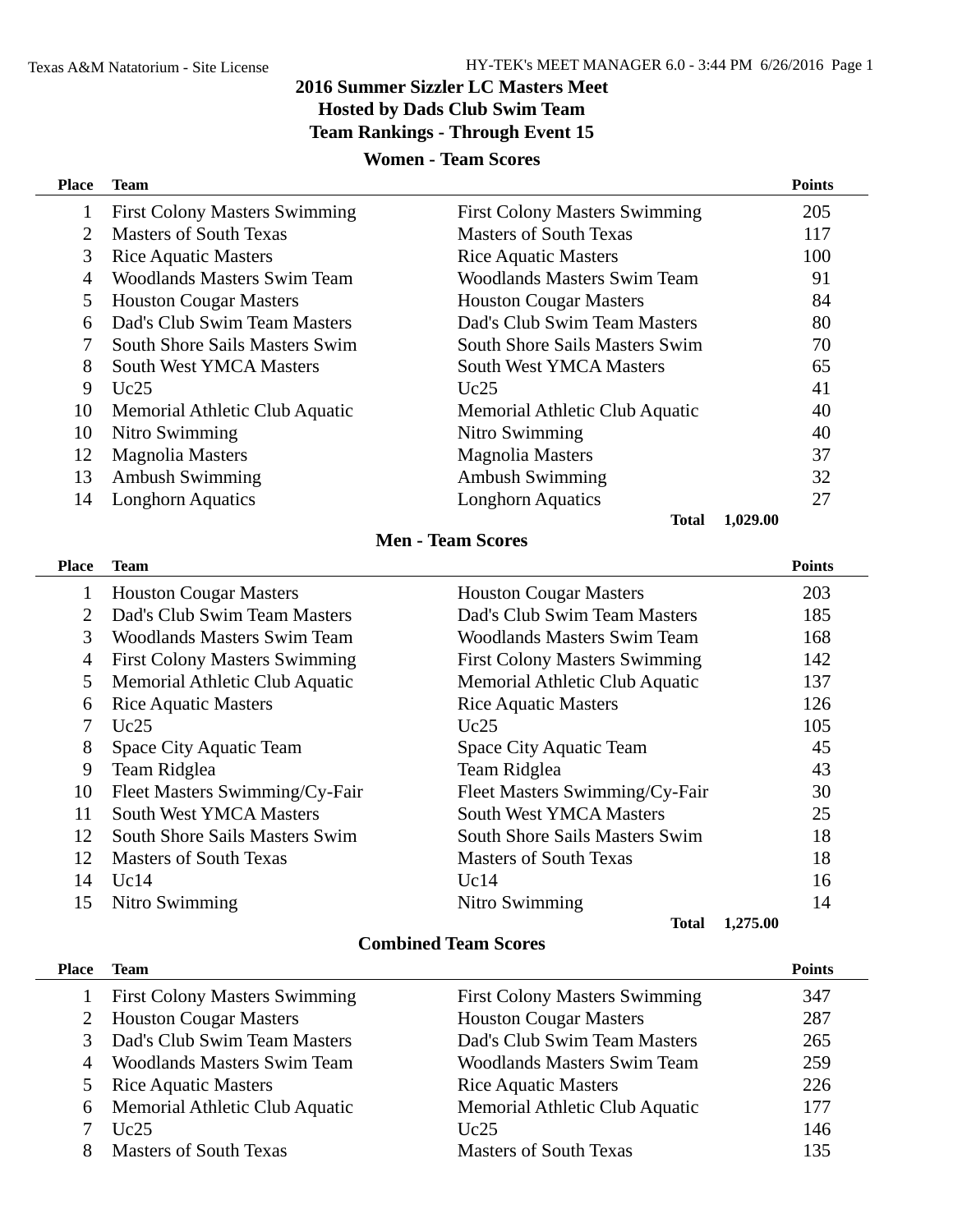# **2016 Summer Sizzler LC Masters Meet Hosted by Dads Club Swim Team Team Rankings - Through Event 15**

# **Combined Team Scores**

| <b>Place</b> | <b>Team</b>                           |                                       | <b>Points</b> |
|--------------|---------------------------------------|---------------------------------------|---------------|
| 9            | <b>South West YMCA Masters</b>        | <b>South West YMCA Masters</b>        | 90            |
| 10           | <b>South Shore Sails Masters Swim</b> | <b>South Shore Sails Masters Swim</b> | 88            |
| 11           | Nitro Swimming                        | Nitro Swimming                        | 54            |
| 12           | Space City Aquatic Team               | Space City Aquatic Team               | 45            |
| 13           | Team Ridglea                          | Team Ridglea                          | 43            |
| 14           | <b>Magnolia Masters</b>               | Magnolia Masters                      | 37            |
| 15           | <b>Ambush Swimming</b>                | <b>Ambush Swimming</b>                | 32            |
| 16           | Fleet Masters Swimming/Cy-Fair        | Fleet Masters Swimming/Cy-Fair        | 30            |
|              | <b>Longhorn Aquatics</b>              | <b>Longhorn Aquatics</b>              | 27            |
| 18           | Uc14                                  | Uc14                                  | 16            |
|              |                                       | <b>Total</b>                          | 2,304.00      |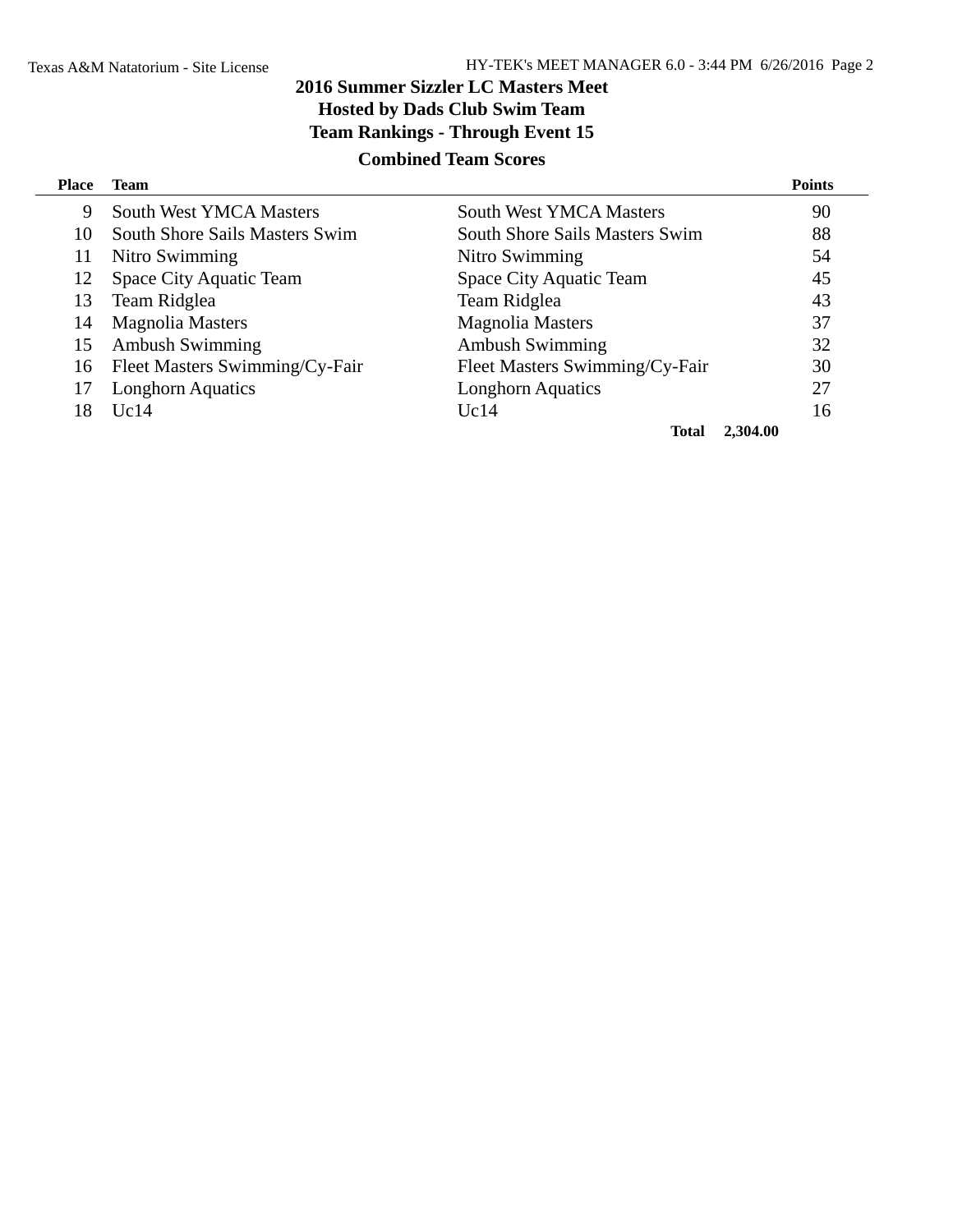#### **2016 Summer Sizzler LC Masters Meet**

## **Hosted by Dads Club Swim Team**

## **Meet Summary - Summer Sizzler LC Masters Meet**

|                                                                                          | Seed    | <b>Prelims</b> | <b>Finals</b> |     |     |
|------------------------------------------------------------------------------------------|---------|----------------|---------------|-----|-----|
| Event #1                                                                                 |         |                |               |     |     |
| Graham M Johnston - Male - Age: 85 - Masters of South - ID#: 436N-02NPS - DOB: 5/15/1931 |         |                |               |     |     |
| #1 Mixed 85-89 400 Free                                                                  | 7:02.33 |                | 6:38.87       | (1) | 2/1 |
| NATL: 7:03.07L                                                                           |         |                |               |     |     |
| Event #2                                                                                 |         |                |               |     |     |
| Joann Leilich - Female - Age: 77 - Woodlands Master - ID#: 256G-03662 - DOB: 1/15/1939   |         |                |               |     |     |
| #2 Mixed 75-79 200 Breast                                                                | 3:55.00 |                | 3:54.95       | (1) | 3/1 |
| NATL: 3:56.14L                                                                           |         |                |               |     |     |
| Event #9                                                                                 |         |                |               |     |     |
| Joann Leilich - Female - Age: 77 - Woodlands Master - ID#: 256G-03662 - DOB: 1/15/1939   |         |                |               |     |     |
| #9 Mixed 75-79 50 Breast                                                                 | 53.00   |                | 49.09         | (1) | 4/6 |
| <b>NATL: 51.55L</b>                                                                      |         |                |               |     |     |
| Event $#13$                                                                              |         |                |               |     |     |
| David M Guthrie - Male - Age: 56 - Rice Aquatic Mas - ID#: 2565-02NKY - DOB: 7/7/1960    |         |                |               |     |     |
| #13 Mixed 55-59 100 Breast                                                               | 1:07.98 |                | 1:11.88       | (1) | 3/4 |
| <b>NATL: 1:12.84L</b>                                                                    |         |                |               |     |     |
| Joann Leilich - Female - Age: 77 - Woodlands Master - ID#: 256G-03662 - DOB: 1/15/1939   |         |                |               |     |     |
| #13 Mixed 75-79 100 Breast                                                               | 1:55.00 |                | 1:48.96       | (1) | 2/5 |
| NATL: 1:50.28L                                                                           |         |                |               |     |     |
| Event $#14$                                                                              |         |                |               |     |     |
| Graham M Johnston - Male - Age: 85 - Masters of South - ID#: 436N-02NPS - DOB: 5/15/1931 |         |                |               |     |     |
| #14 Mixed 85-89 200 Free                                                                 | 3:13.78 |                | 3:07.03       | (1) | 3/1 |
| NATL: 3:16.89L                                                                           |         |                |               |     |     |

**Total Athletes: 5**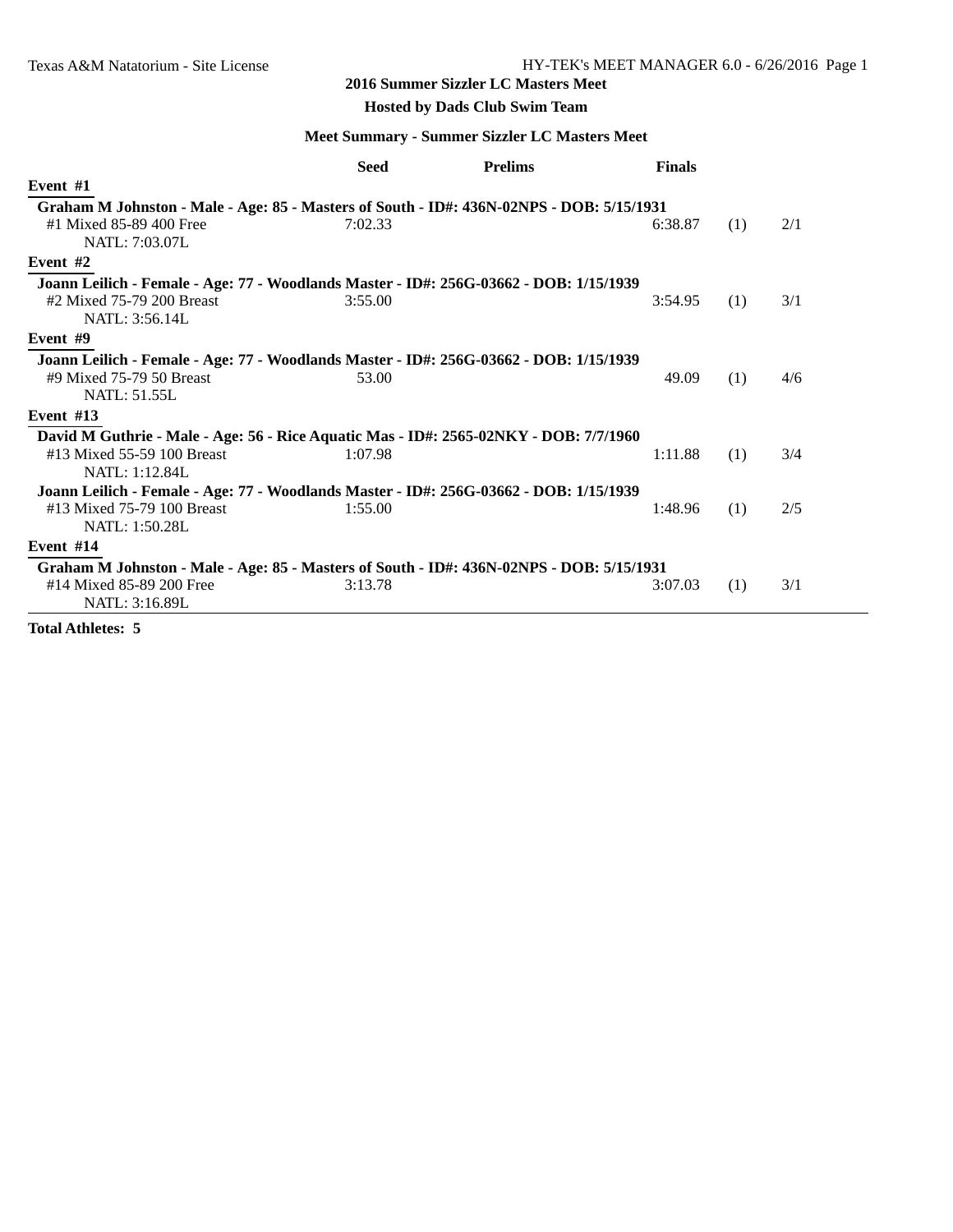# **2016 Summer Sizzler LC Masters Meet Hosted by Dads Club Swim Team Session Report**

Session: 1 Summer Sizzler LC Masters Meet Day of Meet: 1 Starts at 09:00 AM Heat Interval: 45 Seconds / Back +15 Seconds

| Round  | Event                            | <b>Entries</b> | <b>Heats</b> | <b>Starts at</b> |  |
|--------|----------------------------------|----------------|--------------|------------------|--|
| Finals | 1 Mixed 400 Freestyle            | 23             | 4            | 09:00 AM         |  |
| Finals | 2 Mixed 200 Breaststroke         | 15             | 3            | 09:39 AM         |  |
| Finals | 3 Mixed 100 Backstroke           | 14             | 2            | 10:02 AM         |  |
| Finals | 4 Mixed 50 Butterfly             | 26             | 6            | 10:08 AM         |  |
| Finals | 5 Mixed 200 IM                   | 18             | 3            | 10:17 AM         |  |
| Finals | 6 Mixed 50 Freestyle             | 42             | 9            | 10:34 AM         |  |
| Finals | 7 Mixed 200 Backstroke           | 14             | 2            | 10:47 AM         |  |
| Finals | 8 Mixed 100 Butterfly            | 9              | 2            | 11:00 AM         |  |
| Finals | 9 Mixed 50 Breaststroke          | 26             | 6            | 11:06 AM         |  |
| Finals | 10 Mixed 100 Freestyle           | 42             | 6            | $11:16$ AM       |  |
| Finals | 11 Mixed 200 Butterfly           | 4              |              | 11:31 AM         |  |
| Finals | 12 Mixed 50 Backstroke           | 24             | 5            | 11:46 AM         |  |
| Finals | 13 Mixed 100 Breaststroke        | 15             | 3            | 11:57 AM         |  |
| Finals | 14 Mixed 200 Freestyle           | 30             | 5            | 12:05 PM         |  |
| Finals | 15 Mixed 400 IM                  | 9              | 2            | 12:30 PM         |  |
|        | Swimmers Counts for Warm-ups: 78 |                |              |                  |  |
|        | Entry / Heat Totals:             | 311            | 59           |                  |  |
|        | Finish Time                      |                |              | 01:00 PM         |  |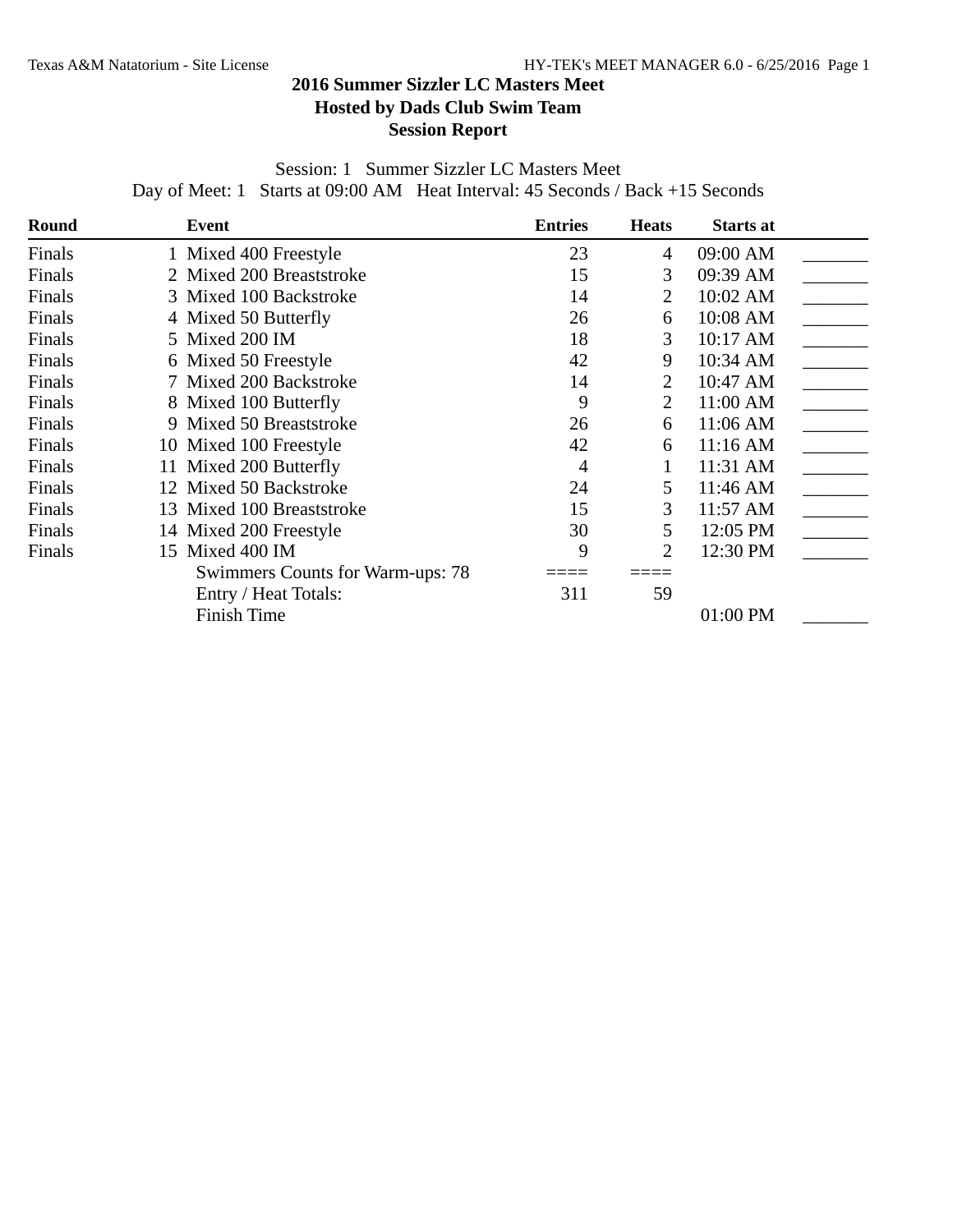#### **Women 25-29 50 LC Meter Freestyle**

| <b>Name</b>                                             |                   | Age Team                              | <b>Seed Time</b> | <b>Finals Time</b> |  |
|---------------------------------------------------------|-------------------|---------------------------------------|------------------|--------------------|--|
| 1 Danielle C Yoho                                       |                   | 26 Houston Cougar Masters-25          | 27.50            | 28.11              |  |
| 2 Marissa L Clapp                                       |                   | 29 Rice Aquatic Masters-25            | 31.22            | 29.95              |  |
| 3 Shannon Jones                                         |                   | 27 Nitro Swimming-43                  | 32.00            | 30.29              |  |
| 4 Alisha M Rembach                                      |                   | 28 Dad's Club Swim Team Masters-25    | 30.94            | 30.93              |  |
| 5 Kimberly R Jones                                      |                   | 27 Rice Aquatic Masters-25            | 30.00            | 31.37              |  |
| 6 Cindy Le                                              |                   | 28 Dad's Club Swim Team Masters-25    | 45.00            | 33.44              |  |
| 7 Caitlin Standifer                                     |                   | 27 Magnolia Masters-25                | 35.00            | 35.40              |  |
| 8 Megan E Litterer                                      |                   | 29 Woodlands Masters Swim Team-25     | 35.77            | 38.86              |  |
| Women 25-29 100 LC Meter Freestyle                      |                   |                                       |                  |                    |  |
| 1 Shannon Jones                                         |                   | 27 Nitro Swimming-43                  | 1:08.00          | 1:05.72            |  |
| 2 Alisha M Rembach                                      |                   | 28 Dad's Club Swim Team Masters-25    | 1:05.00          | 1:07.33            |  |
| 3 Liz A Baugher                                         |                   | 28 Magnolia Masters-25                | 1:14.85          | 1:13.01            |  |
| 4 Cindy Le                                              |                   | 28 Dad's Club Swim Team Masters-25    | 1:40.00          | 1:17.02            |  |
| 5 Caitlin Standifer                                     |                   | 27 Magnolia Masters-25                | 1:19.00          | 1:19.40            |  |
| --- Elizabeth A Fields                                  |                   | 28 Houston Cougar Masters-25          | 1:11.53          | <b>NS</b>          |  |
| Women 25-29 200 LC Meter Freestyle                      |                   |                                       |                  |                    |  |
| 1 Liz A Baugher                                         |                   | 28 Magnolia Masters-25                | 2:36.00          | 2:38.88            |  |
| 1:17.47                                                 | 2:38.88(1:21.41)  |                                       |                  |                    |  |
| 2 Megan E Litterer                                      |                   | 29 Woodlands Masters Swim Team-25     | <b>NT</b>        | 2:53.23            |  |
| 1:24.51                                                 | 2:53.23 (1:28.72) |                                       |                  |                    |  |
| --- Elizabeth A Fields                                  |                   | 28 Houston Cougar Masters-25          | 2:32.17          | <b>NS</b>          |  |
| Women 25-29 400 LC Meter Freestyle                      |                   |                                       |                  |                    |  |
| 1 Liz A Baugher                                         |                   | 28 Magnolia Masters-25                | 5:20.00          | 5:26.86            |  |
| 1:18.24                                                 | 2:40.99(1:22.75)  | 4:04.08(1:23.09)<br>5:26.86 (1:22.78) |                  |                    |  |
| 2 Caitlin Standifer                                     |                   | 27 Magnolia Masters-25                | 5:42.00          | 6:26.15            |  |
| 1:29.41                                                 | 3:05.68(1:36.27)  | 6:26.15(1:44.14)<br>4:42.01(1:36.33)  |                  |                    |  |
|                                                         |                   |                                       |                  |                    |  |
| Women 25-29 50 LC Meter Backstroke<br>1 Marissa L Clapp |                   | 29 Rice Aquatic Masters-25            | 32.51            | 33.77              |  |
| 2 Danielle C Yoho                                       |                   | 26 Houston Cougar Masters-25          | <b>NT</b>        | 34.63              |  |
| 3 Kimberly R Jones                                      |                   | 27 Rice Aquatic Masters-25            | 37.00            | 37.01              |  |
| 4 Megan E Litterer                                      |                   | 29 Woodlands Masters Swim Team-25     | 40.12            | 46.21              |  |
|                                                         |                   |                                       |                  |                    |  |
| Women 25-29 100 LC Meter Backstroke                     |                   |                                       |                  |                    |  |
| 1 Elizabeth A Fields                                    |                   | 28 Houston Cougar Masters-25          | 1:19.54          | 1:21.30            |  |
| --- Megan E Litterer                                    |                   | 29 Woodlands Masters Swim Team-25     | NT               | DQ                 |  |
| Multiple strokes past vertical at turn                  |                   |                                       |                  |                    |  |
| Women 25-29 200 LC Meter Backstroke                     |                   |                                       |                  |                    |  |
| --- Elizabeth A Fields                                  |                   | 28 Houston Cougar Masters-25          | 2:47.52          | <b>NS</b>          |  |
| Women 25-29 50 LC Meter Breaststroke                    |                   |                                       |                  |                    |  |
| 1 Marissa L Clapp                                       |                   | 29 Rice Aquatic Masters-25            | 35.12            | 36.63              |  |
| 2 Kimberly R Jones                                      |                   | 27 Rice Aquatic Masters-25            | 40.00            | 42.95              |  |
| 3 Cindy Le                                              |                   | 28 Dad's Club Swim Team Masters-25    | 1:00.00          | 48.66              |  |
| Women 25-29 100 LC Meter Breaststroke                   |                   |                                       |                  |                    |  |
| 1 Kimberly R Jones                                      |                   | 27 Rice Aquatic Masters-25            | 1:25.00          | 1:32.68            |  |
| 2 Cindy Le                                              |                   | 28 Dad's Club Swim Team Masters-25    | 2:05.00          | 1:49.59            |  |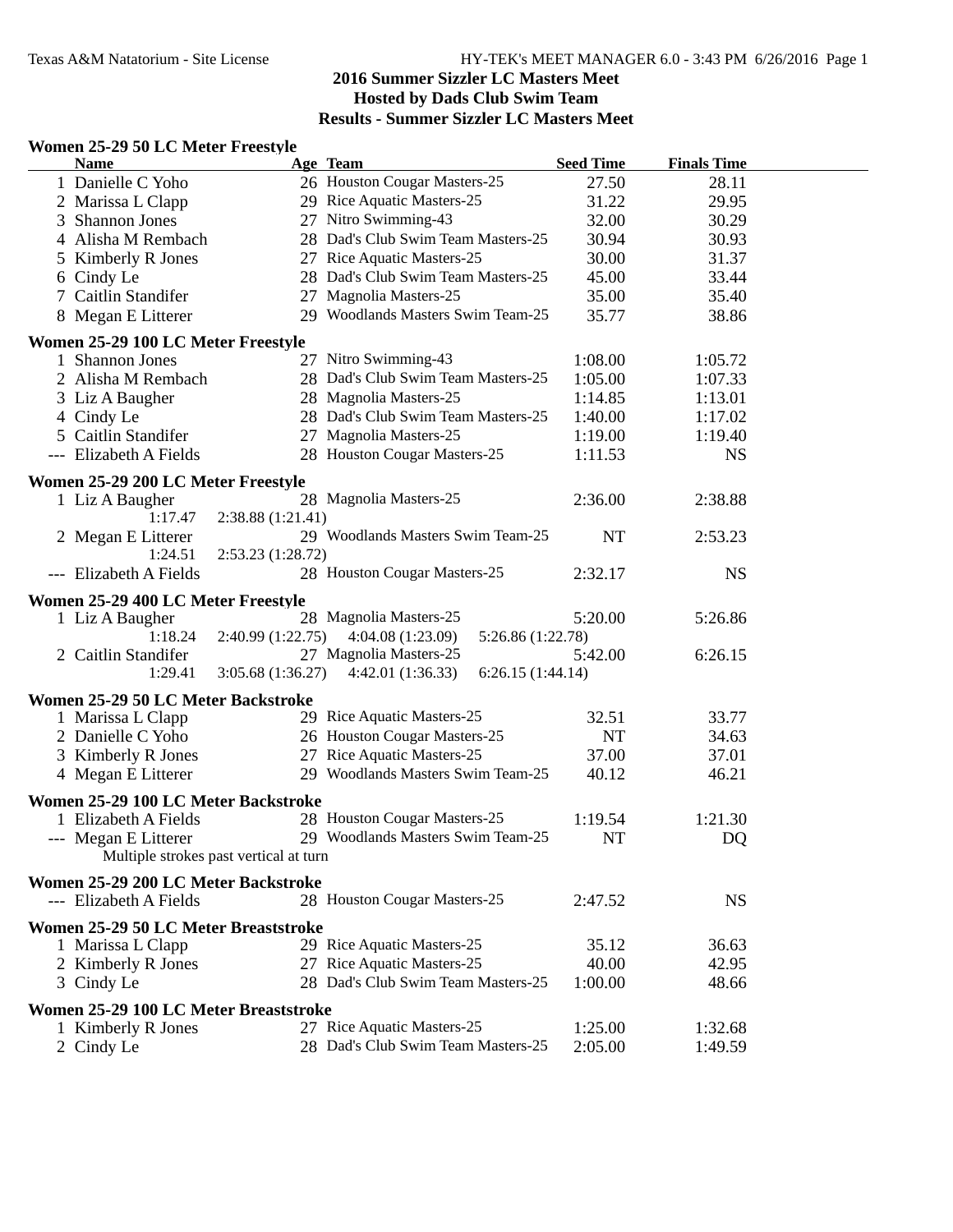| Women 25-29 200 LC Meter Breaststroke            |                   |                                        |           |           |  |
|--------------------------------------------------|-------------------|----------------------------------------|-----------|-----------|--|
| 1 Marissa L Clapp<br>1:19.44                     | 2:42.34 (1:22.90) | 29 Rice Aquatic Masters-25             | 2:40.00   | 2:42.34   |  |
| 2 Cindy Le<br>1:48.71                            | 3:56.14(2:07.43)  | 28 Dad's Club Swim Team Masters-25     | 5:00.00   | 3:56.14   |  |
|                                                  |                   |                                        |           |           |  |
| Women 25-29 50 LC Meter Butterfly                |                   | 29 Rice Aquatic Masters-25             | 32.43     | 31.64     |  |
| 1 Marissa L Clapp<br>2 Shannon Jones             |                   | 27 Nitro Swimming-43                   | 36.00     | 32.01     |  |
|                                                  |                   | 28 Dad's Club Swim Team Masters-25     | 32.66     |           |  |
| 3 Alisha M Rembach                               |                   |                                        |           | 32.77     |  |
| 4 Danielle C Yoho                                |                   | 26 Houston Cougar Masters-25           | <b>NT</b> | 33.24     |  |
| 5 Kimberly R Jones                               |                   | 27 Rice Aquatic Masters-25             | 32.00     | 33.60     |  |
| 6 Megan E Litterer                               |                   | 29 Woodlands Masters Swim Team-25      | 37.84     | 44.86     |  |
| Women 25-29 100 LC Meter Butterfly               |                   |                                        |           |           |  |
| 1 Shannon Jones                                  |                   | 27 Nitro Swimming-43                   | 1:16.00   | 1:11.18   |  |
| 2 Alisha M Rembach                               |                   | 28 Dad's Club Swim Team Masters-25     | 1:12.51   | 1:14.32   |  |
| Women 25-29 200 LC Meter IM                      |                   |                                        |           |           |  |
| --- Elizabeth A Fields                           |                   | 28 Houston Cougar Masters-25           | 2:59.96   | <b>NS</b> |  |
|                                                  |                   |                                        |           |           |  |
| Women 25-29 400 LC Meter IM                      |                   |                                        |           |           |  |
| 1 Shannon Jones                                  |                   | 27 Nitro Swimming-43                   | 6:00.00   | 5:49.39   |  |
| 1:16.16                                          | 2:48.52 (1:32.36) | 4:30.81(1:42.29)<br>5:49.39 (1:18.58)  |           |           |  |
| Women 30-34 100 LC Meter Freestyle               |                   |                                        |           |           |  |
| --- Lauren C Grous                               |                   | 32 South Shore Sails Masters Swim-25   | 1:10.00   | <b>NS</b> |  |
|                                                  |                   |                                        |           |           |  |
| Women 30-34 200 LC Meter Freestyle               |                   | 32 South Shore Sails Masters Swim-25   | 2:30.00   |           |  |
| 1 Lauren C Grous<br>1:16.93                      | 2:38.40 (1:21.47) |                                        |           | 2:38.40   |  |
|                                                  |                   |                                        |           |           |  |
| Women 30-34 400 LC Meter Freestyle               |                   |                                        |           |           |  |
| 1 Caroline M Egan                                |                   | 31 First Colony Masters Swimming-25    | 5:55.00   | 5:33.87   |  |
| 1:17.51                                          | 2:42.64(1:25.13)  | 4:08.78(1:26.14)<br>5:33.87 (1:25.09)  |           |           |  |
| 2 Lauren C Grous                                 |                   | 32 South Shore Sails Masters Swim-25   | 5:10.00   | 5:37.88   |  |
| 1:18.07                                          | 2:42.30(1:24.23)  | 4:09.54 (1:27.24)<br>5:37.88 (1:28.34) |           |           |  |
| Women 30-34 50 LC Meter Backstroke               |                   |                                        |           |           |  |
| 1 Lindsay M Price                                |                   | 32 South Shore Sails Masters Swim-25   | 42.71     | 43.20     |  |
|                                                  |                   |                                        |           |           |  |
| Women 30-34 100 LC Meter Backstroke              |                   |                                        |           |           |  |
| 1 Lindsay M Price                                |                   | 32 South Shore Sails Masters Swim-25   | 1:28.20   | 1:32.92   |  |
| Women 30-34 200 LC Meter Backstroke              |                   |                                        |           |           |  |
| 1 Caroline M Egan                                |                   | 31 First Colony Masters Swimming-25    | 3:10.00   | 3:04.16   |  |
| 1:29.36                                          | 3:04.16 (1:34.80) |                                        |           |           |  |
| Women 30-34 50 LC Meter Breaststroke             |                   |                                        |           |           |  |
| 1 Lindsay M Price                                |                   | 32 South Shore Sails Masters Swim-25   | 51.49     | 51.96     |  |
|                                                  |                   |                                        |           |           |  |
|                                                  |                   |                                        |           |           |  |
| Women 30-34 50 LC Meter Butterfly                |                   |                                        |           |           |  |
| 1 Lauren C Grous                                 |                   | 32 South Shore Sails Masters Swim-25   | 40.00     | 36.96     |  |
|                                                  |                   |                                        |           |           |  |
| Women 30-34 200 LC Meter IM<br>1 Lindsay M Price |                   | 32 South Shore Sails Masters Swim-25   | 3:27.43   | 3:30.52   |  |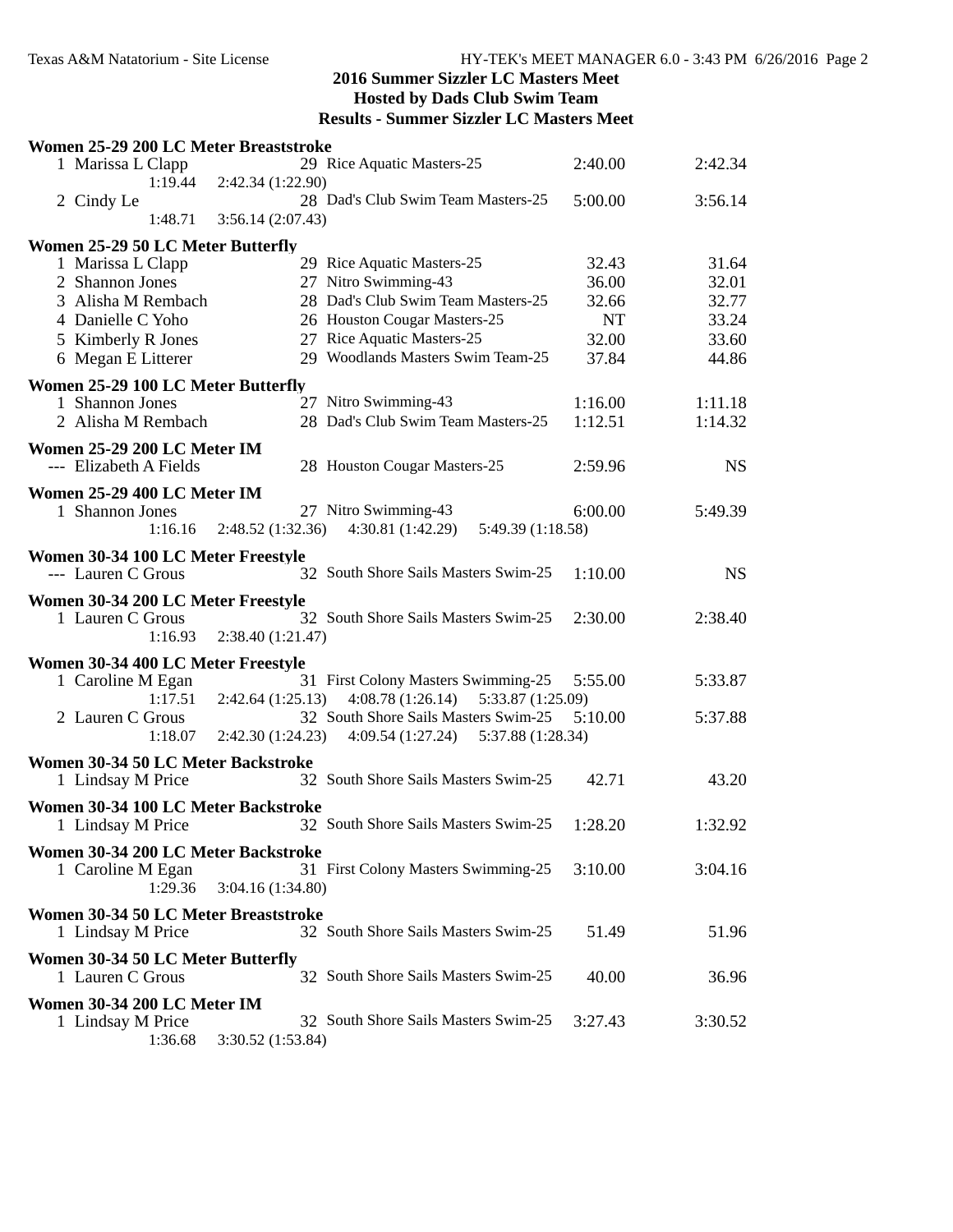| Women 30-34 400 LC Meter IM                                                               |                                                                               |           |         |
|-------------------------------------------------------------------------------------------|-------------------------------------------------------------------------------|-----------|---------|
| 1 Lindsay M Price<br>3:41.23(1:54.65)<br>1:46.58                                          | 32 South Shore Sails Masters Swim-25<br>$5:52.36(2:11.13)$ $7:39.23(1:46.87)$ | 7:07.98   | 7:39.23 |
| Women 35-39 50 LC Meter Freestyle                                                         |                                                                               |           |         |
| 1 Kylie Riley                                                                             | 36 Dad's Club Swim Team Masters-25                                            | 32.76     | 32.71   |
| 2 Kristin A Kell                                                                          | 36 First Colony Masters Swimming-25                                           | 47.47     | 44.22   |
| 3 Melissa A Auman                                                                         | 36 Memorial Athletic Club Aquatic-25                                          | <b>NT</b> | 52.78   |
| Women 35-39 100 LC Meter Freestyle<br>1 Kristin A Kell                                    | 36 First Colony Masters Swimming-25                                           | 1:49.89   | 1:41.18 |
| Women 35-39 200 LC Meter Freestyle<br>1 Melissa A Auman                                   | 36 Memorial Athletic Club Aquatic-25                                          | <b>NT</b> | 4:55.27 |
| Women 35-39 50 LC Meter Backstroke                                                        |                                                                               |           |         |
| 1 Kylie Riley                                                                             | 36 Dad's Club Swim Team Masters-25                                            | 40.65     | 40.52   |
| 2 Melissa A Auman                                                                         | 36 Memorial Athletic Club Aquatic-25                                          | <b>NT</b> | 59.95   |
| Women 35-39 50 LC Meter Breaststroke                                                      |                                                                               |           |         |
| 1 Melissa A Auman                                                                         | 36 Memorial Athletic Club Aquatic-25                                          | <b>NT</b> | 58.32   |
| Women 35-39 200 LC Meter Breaststroke<br>1 Melissa A Auman                                | 36 Memorial Athletic Club Aquatic-25                                          | <b>NT</b> | 4:33.70 |
| Women 35-39 50 LC Meter Butterfly<br>1 Kylie Riley                                        | 36 Dad's Club Swim Team Masters-25                                            | 35.88     | 37.49   |
| Women 40-44 100 LC Meter Freestyle<br>1 Catherine C Kruppa                                | 43 Houston Cougar Masters-25                                                  | 1:16.00   | 1:17.68 |
| Women 40-44 200 LC Meter Freestyle<br>1 Catherine C Kruppa<br>$1:22.78$ 2:49.38 (1:26.60) | 43 Houston Cougar Masters-25                                                  | 2:47.00   | 2:49.38 |
| Women 40-44 400 LC Meter Freestyle                                                        |                                                                               |           |         |
| 1 Catherine C Kruppa<br>1:24.02<br>2:56.98(1:32.96)                                       | 43 Houston Cougar Masters-25<br>$4:33.13(1:36.15)$ 6:08.67 (1:35.54)          | 5:51.00   | 6:08.67 |
| 2 Jill A Quinn<br>3:06.70(1:42.15)<br>1:24.55                                             | 44 First Colony Masters Swimming-25<br>4:48.70 (1:42.00) 6:27.14 (1:38.44)    | 6:10.23   | 6:27.14 |
| Women 40-44 50 LC Meter Backstroke                                                        |                                                                               |           |         |
| 1 Jill A Quinn                                                                            | 44 First Colony Masters Swimming-25                                           | 40.47     | 39.82   |
| Women 40-44 100 LC Meter Backstroke<br>1 Jill A Quinn                                     | 44 First Colony Masters Swimming-25                                           | 1:35.34   | 1:33.22 |
| Women 40-44 200 LC Meter Backstroke<br>1 Jill A Quinn<br>1:34.08<br>3:19.53(1:45.45)      | 44 First Colony Masters Swimming-25                                           | 3:20.17   | 3:19.53 |
| Women 45-49 50 LC Meter Freestyle                                                         |                                                                               |           |         |
| 1 Bridget A Bailie                                                                        | 47 Uc25-25                                                                    | 39.92     | 37.82   |
| 2 Leonie Karkoviata                                                                       | 47 South West YMCA Masters-25                                                 | 38.40     | 38.60   |
| 3 Lisa Kolluri                                                                            | 45 First Colony Masters Swimming-25                                           | 1:00.00   | 38.94   |
| 4 Bonnie S Finnigan                                                                       | 47 First Colony Masters Swimming-25                                           | 59.00     | 51.56   |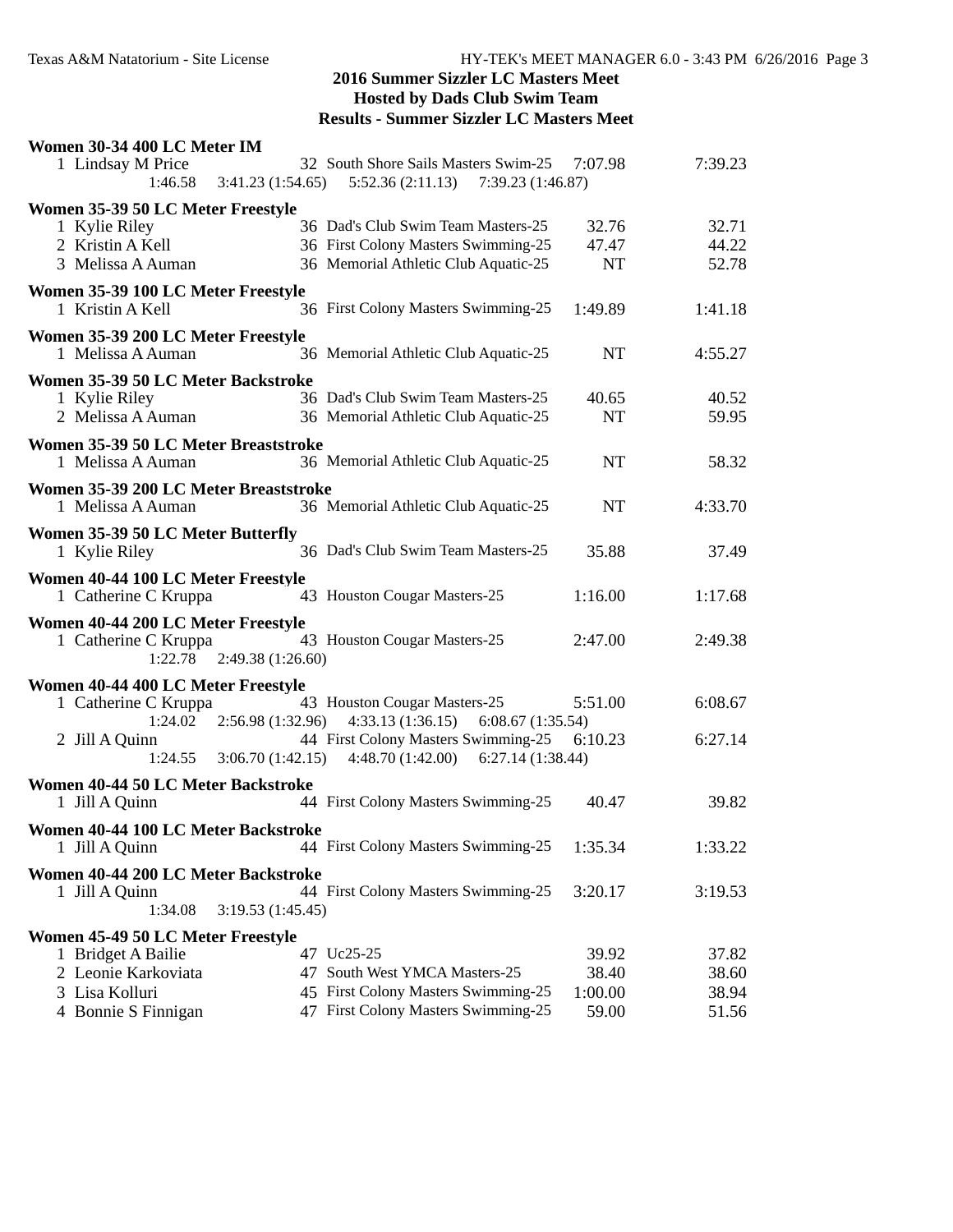| Women 45-49 100 LC Meter Freestyle                      |                                                           |         |           |  |
|---------------------------------------------------------|-----------------------------------------------------------|---------|-----------|--|
| 1 Lisa Kolluri                                          | 45 First Colony Masters Swimming-25                       | 2:00.00 | 1:27.06   |  |
| 2 Bridget A Bailie                                      | 47 Uc25-25                                                | 1:30.90 | 1:28.32   |  |
| 3 Bonnie S Finnigan                                     | 47 First Colony Masters Swimming-25                       | 2:03.00 | 1:55.87   |  |
| Women 45-49 200 LC Meter Freestyle                      |                                                           |         |           |  |
| 1 Cheryl B Hubbard                                      | 49 Houston Cougar Masters-25                              | 2:54.00 | 2:52.25   |  |
| 1:23.80                                                 | 2:52.25 (1:28.45)                                         |         |           |  |
| 2 Lisa A Ganguly                                        | 46 First Colony Masters Swimming-25                       | 2:55.00 | 3:03.06   |  |
| 1:30.54                                                 | 3:03.06 (1:32.52)                                         |         |           |  |
| Women 45-49 400 LC Meter Freestyle                      |                                                           |         |           |  |
| 1 Lisa A Ganguly                                        | 46 First Colony Masters Swimming-25                       | 5:50.01 | 6:09.23   |  |
| 1:29.22                                                 | 6:09.23(1:30.85)<br>$3:03.76(1:34.54)$ $4:38.38(1:34.62)$ |         |           |  |
| 2 Bridget A Bailie                                      | 47 Uc25-25                                                | 7:02.02 | 6:43.43   |  |
| 1:31.10                                                 | $4:58.38(3:27.28)$ $6:43.80(1:45.42)$<br>6:43.43()        |         |           |  |
| --- Cheryl B Hubbard                                    | 49 Houston Cougar Masters-25                              | 6:00.00 | <b>NS</b> |  |
| Women 45-49 50 LC Meter Backstroke                      |                                                           |         |           |  |
| 1 Lisa Kolluri                                          | 45 First Colony Masters Swimming-25                       | 1:30.00 | 48.36     |  |
| 2 Bonnie S Finnigan                                     | 47 First Colony Masters Swimming-25                       | 1:23.00 | 1:10.66   |  |
| Women 45-49 200 LC Meter Backstroke                     |                                                           |         |           |  |
| 1 Cheryl B Hubbard                                      | 49 Houston Cougar Masters-25                              | 3:30.00 | 3:23.86   |  |
| 1:40.25                                                 | 3:23.86(1:43.61)                                          |         |           |  |
| Women 45-49 50 LC Meter Breaststroke                    |                                                           |         |           |  |
| 1 Bridget A Bailie                                      | 47 Uc25-25                                                | 45.00   | 45.39     |  |
| 2 Lisa A Ganguly                                        | 46 First Colony Masters Swimming-25                       | 47.05   | 48.92     |  |
| 3 Leonie Karkoviata                                     | 47 South West YMCA Masters-25                             | 51.14   | 50.40     |  |
| 4 Lisa Kolluri                                          | 45 First Colony Masters Swimming-25                       | 1:30.00 | 56.43     |  |
| Women 45-49 100 LC Meter Breaststroke                   |                                                           |         |           |  |
| 1 Bridget A Bailie                                      | 47 Uc25-25                                                | 1:44.12 | 1:44.01   |  |
| Women 45-49 50 LC Meter Butterfly                       |                                                           |         |           |  |
| 1 Lisa Kolluri                                          | 45 First Colony Masters Swimming-25                       | 1:30.00 | 42.56     |  |
| 2 Leonie Karkoviata                                     | 47 South West YMCA Masters-25                             | 40.22   | 42.68     |  |
| 3 Bonnie S Finnigan                                     | 47 First Colony Masters Swimming-25                       | 1:24.00 | 1:11.94   |  |
| Women 45-49 200 LC Meter IM                             |                                                           |         |           |  |
| 1 Cheryl B Hubbard                                      | 49 Houston Cougar Masters-25                              | 3:20.00 | 3:12.76   |  |
| 1:31.33                                                 | 3:12.76 (1:41.43)                                         |         |           |  |
| 2 Lisa A Ganguly                                        | 46 First Colony Masters Swimming-25                       | 3:28.93 | 3:21.21   |  |
| Women 45-49 400 LC Meter IM                             |                                                           |         |           |  |
| 1 Lisa A Ganguly                                        | 46 First Colony Masters Swimming-25                       | 7:00.00 | 7:10.08   |  |
| 1:45.88                                                 | 5:38.11 (3:52.23)<br>7:10.08 (1:31.97)                    |         |           |  |
|                                                         |                                                           |         |           |  |
| Women 50-54 50 LC Meter Freestyle<br>1 Hilda G Gonzales | 53 South West YMCA Masters-25                             | NT      | 46.86     |  |
|                                                         |                                                           |         |           |  |
|                                                         |                                                           |         |           |  |
| Women 50-54 200 LC Meter Freestyle                      |                                                           |         |           |  |
| 1 Kristy Ditzler<br>1:14.14                             | 52 Longhorn Aquatics-43<br>2:31.91 (1:17.77)              | 2:31.00 | 2:31.91   |  |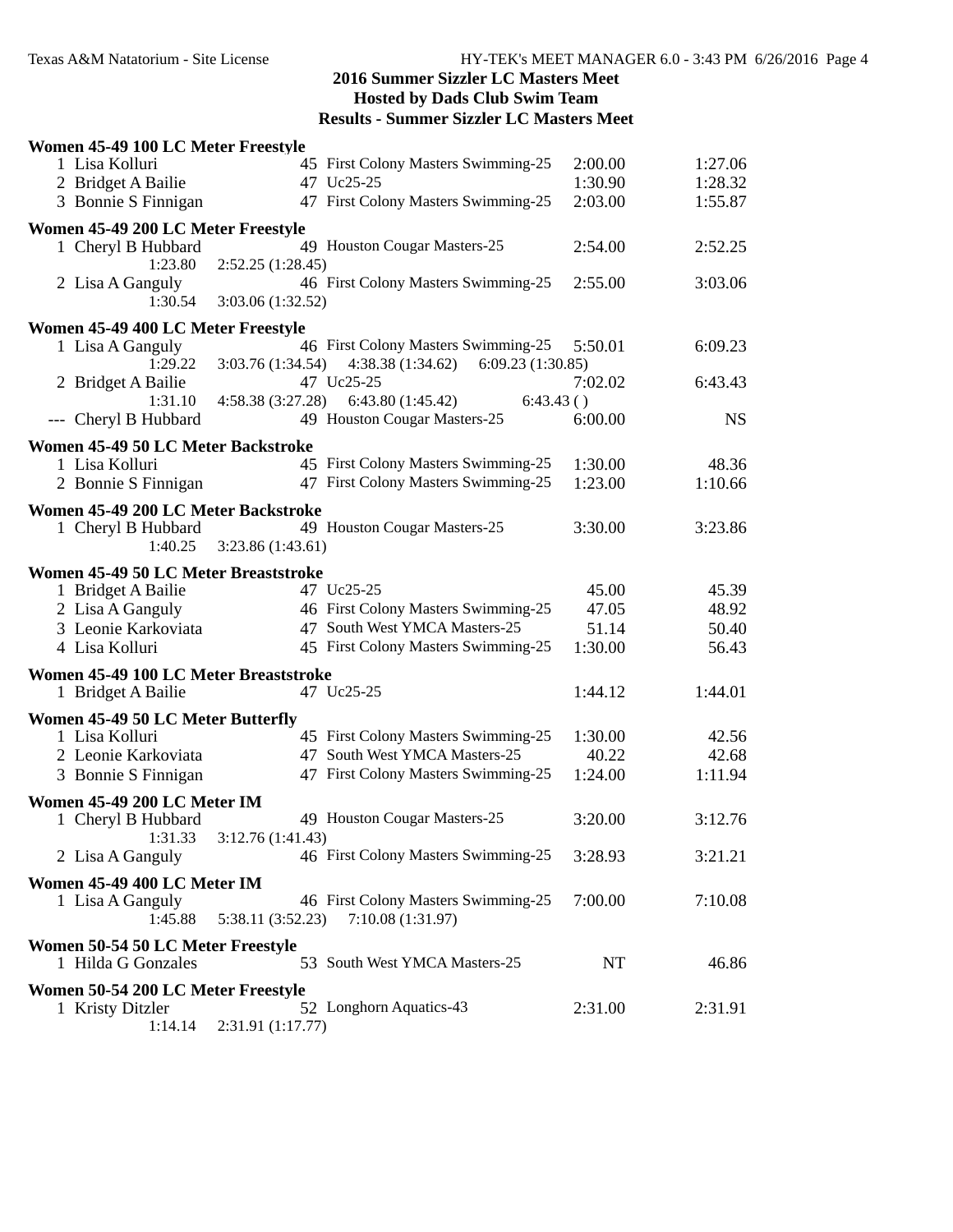| Women 50-54 400 LC Meter Freestyle<br>1 Kristy Ditzler                                      | 52 Longhorn Aquatics-43<br>1:18.26  2:40.44 (1:22.18)  4:01.14 (1:20.70)  5:20.01 (1:18.87) | 5:16.00            | 5:20.01            |
|---------------------------------------------------------------------------------------------|---------------------------------------------------------------------------------------------|--------------------|--------------------|
| Women 50-54 50 LC Meter Backstroke<br>1 Hilda G Gonzales                                    | 53 South West YMCA Masters-25                                                               | <b>NT</b>          | 58.63              |
| Women 50-54 50 LC Meter Breaststroke<br>1 Hilda G Gonzales                                  | 53 South West YMCA Masters-25                                                               | <b>NT</b>          | 56.11              |
| Women 50-54 100 LC Meter Breaststroke<br>1 Hilda G Gonzales                                 | 53 South West YMCA Masters-25                                                               | NT                 | 1:59.36            |
| Women 50-54 50 LC Meter Butterfly<br>1 Hilda G Gonzales                                     | 53 South West YMCA Masters-25                                                               | <b>NT</b>          | 47.37              |
| Women 50-54 100 LC Meter Butterfly<br>1 Kristy Ditzler                                      | 52 Longhorn Aquatics-43                                                                     | 1:17.00            | 1:18.79            |
| Women 55-59 50 LC Meter Freestyle<br>1 Julie R Brotzen                                      | 57 Ambush Swimming-25                                                                       | 41.00              | 43.98              |
| Women 55-59 100 LC Meter Freestyle<br>1 Susan Ingraham<br>2 Julie R Brotzen                 | 57 Masters of South Texas-43<br>57 Ambush Swimming-25                                       | 1:09.38<br>1:46.00 | 1:10.14<br>1:39.61 |
| Women 55-59 200 LC Meter Freestyle<br>1 Stacey M Eicks                                      | 57 Woodlands Masters Swim Team-25                                                           | 3:30.00            | 3:04.88            |
| 1:30.30<br>3:04.88 (1:34.58)<br>2 Julie R Brotzen<br>3:42.48 (1:55.88)<br>1:46.60           | 57 Ambush Swimming-25                                                                       | 3:40.00            | 3:42.48            |
| Women 55-59 50 LC Meter Backstroke<br>1 Susan Ingraham<br>2 Stacey M Eicks                  | 57 Masters of South Texas-43<br>57 Woodlands Masters Swim Team-25                           | 38.43<br>55.00     | 38.53<br>48.75     |
| Women 55-59 100 LC Meter Backstroke<br>1 Susan Ingraham                                     | 57 Masters of South Texas-43                                                                | 1:24.10            | 1:24.89            |
| Women 55-59 200 LC Meter Backstroke<br>1 Susan Ingraham<br>1:30.37<br>3:05.62(1:35.25)      | 57 Masters of South Texas-43                                                                | 3:02.93            | 3:05.62            |
| Women 55-59 100 LC Meter Breaststroke<br>1 Terry Lynn M Toon                                | 56 First Colony Masters Swimming-25                                                         | 1:57.00            | 1:57.05            |
| Women 55-59 200 LC Meter Breaststroke<br>1 Terry Lynn M Toon<br>2:04.20<br>4:10.95(2:06.75) | 56 First Colony Masters Swimming-25                                                         | 4:02.00            | 4:10.95            |
| Women 55-59 50 LC Meter Butterfly<br>1 Julie R Brotzen                                      | 57 Ambush Swimming-25                                                                       | 58.00              | 53.95              |
| Women 55-59 100 LC Meter Butterfly<br>1 Terry Lynn M Toon                                   | 56 First Colony Masters Swimming-25                                                         | 2:05.00            | 2:04.12            |
| Women 55-59 200 LC Meter IM<br>1 Terry Lynn M Toon<br>2:03.79<br>3:58.66 (1:54.87)          | 56 First Colony Masters Swimming-25                                                         | 3:52.00            | 3:58.66            |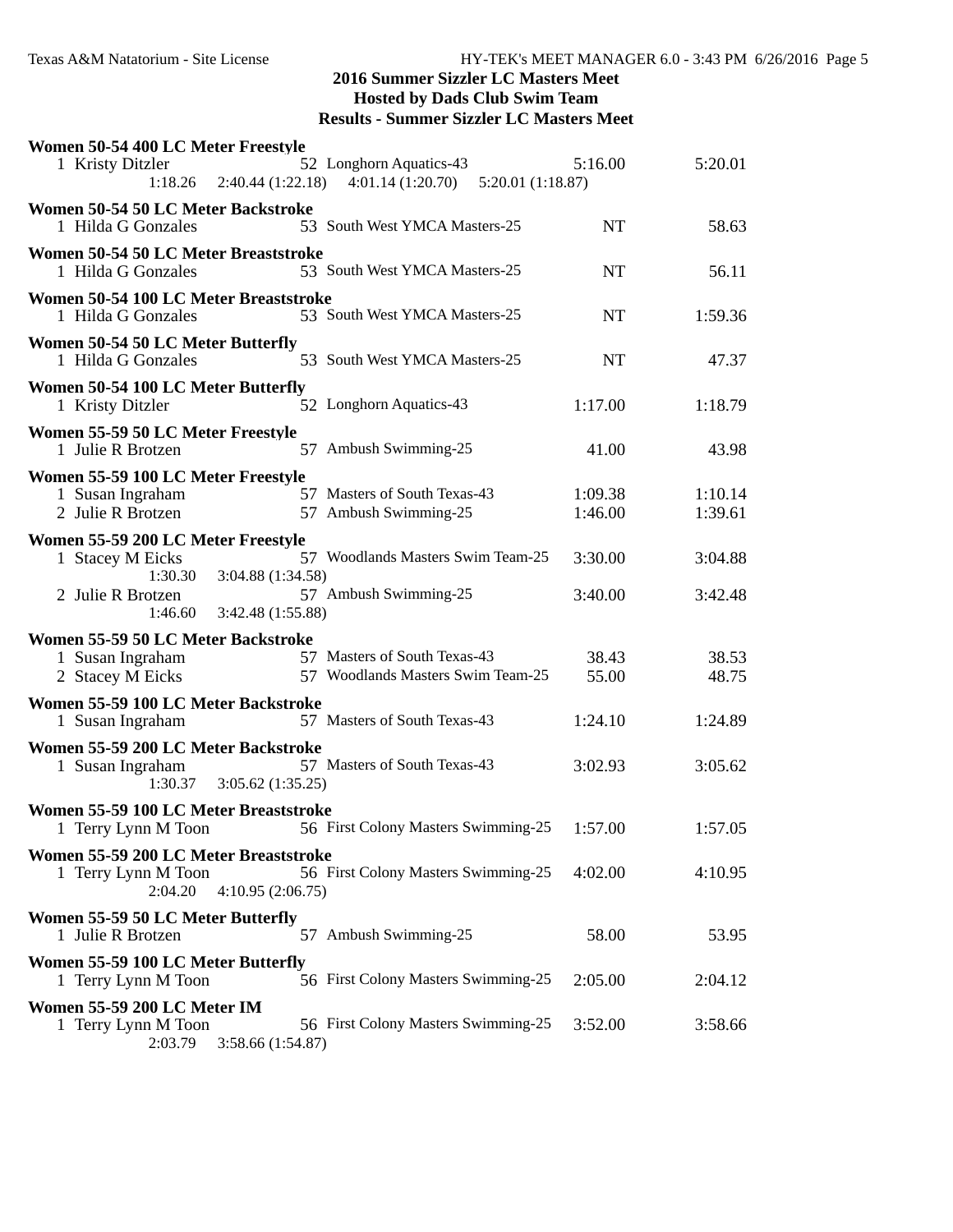| Women 60-64 50 LC Meter Freestyle                         |                   |                                                          |         |            |  |
|-----------------------------------------------------------|-------------------|----------------------------------------------------------|---------|------------|--|
| 1 Heidi J Ernst                                           |                   | 64 Rice Aquatic Masters-25                               | 34.50   | 35.79      |  |
| 2 Melanie B Sellers                                       |                   | 64 Woodlands Masters Swim Team-25                        | 1:15.00 | 1:04.98    |  |
| Women 60-64 100 LC Meter Freestyle<br>1 Melanie B Sellers |                   | 64 Woodlands Masters Swim Team-25                        | 2:30.00 | 2:26.14    |  |
| Women 60-64 200 LC Meter Freestyle                        |                   |                                                          |         |            |  |
| 1 Heidi J Ernst<br>1:25.15                                | 2:51.71(1:26.56)  | 64 Rice Aquatic Masters-25                               | 2:46.00 | 2:51.71    |  |
|                                                           |                   |                                                          |         |            |  |
| Women 60-64 400 LC Meter Freestyle<br>1 Elaine S Valdez   |                   | 61 Masters of South Texas-43                             | 5:35.00 | 5:34.45    |  |
| 1:19.24                                                   |                   | $2:45.50(1:26.26)$ $4:11.45(1:25.95)$ $5:34.45(1:23.00)$ |         |            |  |
| --- Heidi J Ernst<br>Declared false start                 |                   | 64 Rice Aquatic Masters-25                               | 5:50.00 | <b>DFS</b> |  |
| Women 60-64 50 LC Meter Backstroke                        |                   |                                                          |         |            |  |
| 1 Heidi J Ernst                                           |                   | 64 Rice Aquatic Masters-25                               | 46.00   | 44.70      |  |
| 2 Melanie B Sellers                                       |                   | 64 Woodlands Masters Swim Team-25                        | 1:15.00 | 1:07.30    |  |
| Women 60-64 200 LC Meter Backstroke                       |                   |                                                          |         |            |  |
| 1 Elaine S Valdez                                         |                   | 61 Masters of South Texas-43                             | 3:03.00 | 3:11.91    |  |
| 1:34.96                                                   | 3:11.91 (1:36.95) |                                                          |         |            |  |
| Women 60-64 50 LC Meter Butterfly<br>1 Melanie B Sellers  |                   | 64 Woodlands Masters Swim Team-25                        | 1:15.00 | 1:08.88    |  |
| --- Chris Mayhew                                          |                   | 63 Masters of South Texas-43                             | 44.50   | <b>NS</b>  |  |
| Women 60-64 100 LC Meter Butterfly                        |                   |                                                          |         |            |  |
| --- Chris Mayhew                                          |                   | 63 Masters of South Texas-43                             | 1:46.87 | <b>NS</b>  |  |
| Women 60-64 200 LC Meter Butterfly                        |                   |                                                          |         |            |  |
| --- Chris Mayhew                                          |                   | 63 Masters of South Texas-43                             | 4:09.61 | <b>NS</b>  |  |
| Women 60-64 200 LC Meter IM                               |                   |                                                          |         |            |  |
| 1 Elaine S Valdez                                         |                   | 61 Masters of South Texas-43                             | 3:00.00 | 3:04.08    |  |
| 1:26.62                                                   | 3:04.08 (1:37.46) |                                                          |         |            |  |
| Women 60-64 400 LC Meter IM                               |                   |                                                          |         |            |  |
| 1 Elaine S Valdez                                         |                   | 61 Masters of South Texas-43                             | 6:27.00 | 6:30.05    |  |
| 1:30.63                                                   |                   | $3:12.94(1:42.31)$ $5:07.28(1:54.34)$ $6:30.05(1:22.77)$ |         |            |  |
| --- Chris Mayhew                                          |                   | 63 Masters of South Texas-43                             | 7:58.26 | <b>NS</b>  |  |
| Women 75-79 100 LC Meter Freestyle<br>1 DeEtte A Sauer    |                   | 75 Masters of South Texas-43                             |         |            |  |
|                                                           |                   |                                                          | 1:52.46 | 1:58.21    |  |
| Women 75-79 200 LC Meter Freestyle<br>1 DeEtte A Sauer    |                   | 75 Masters of South Texas-43                             | 4:02.44 |            |  |
| 2:06.63                                                   | 4:15.83(2:09.20)  |                                                          |         | 4:15.83    |  |
| Women 75-79 400 LC Meter Freestyle                        |                   |                                                          |         |            |  |
| 1 DeEtte A Sauer                                          |                   | 75 Masters of South Texas-43                             | 8:25.32 | 8:38.02    |  |
| 2:03.25                                                   | 4:16.51(2:13.26)  | 8:38.02 (4:21.51)                                        |         |            |  |
| Women 75-79 50 LC Meter Breaststroke                      |                   |                                                          |         |            |  |
| 1 Joann Leilich                                           |                   | 77 Woodlands Masters Swim Team-25                        | 53.00   | 49.09      |  |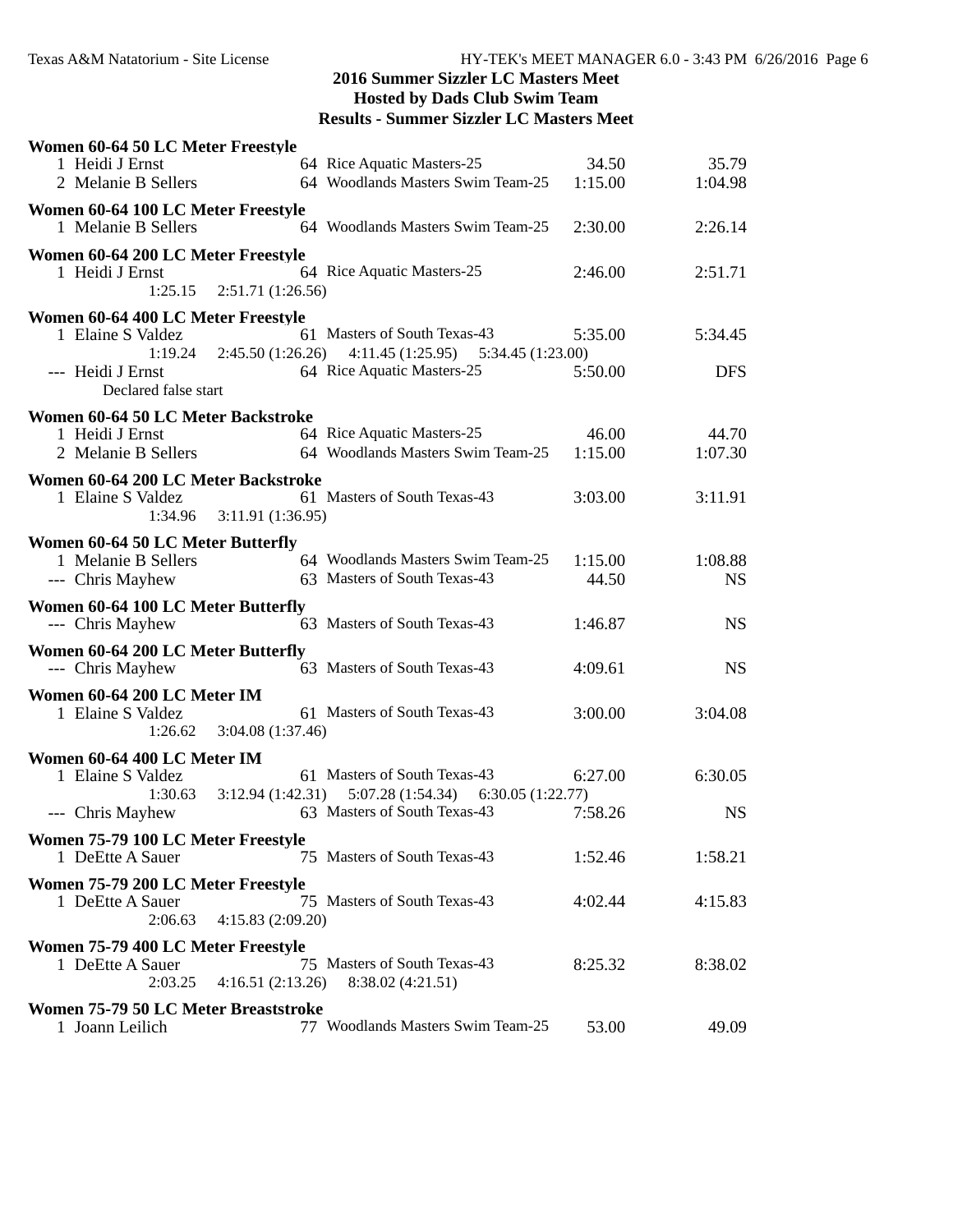| Women 75-79 100 LC Meter Breaststroke<br>1 Joann Leilich                                | 77 Woodlands Masters Swim Team-25    | 1:55.00   | 1:48.96    |  |
|-----------------------------------------------------------------------------------------|--------------------------------------|-----------|------------|--|
|                                                                                         |                                      |           |            |  |
| Women 75-79 200 LC Meter Breaststroke<br>1 Joann Leilich<br>1:57.29<br>3:54.95(1:57.66) | 77 Woodlands Masters Swim Team-25    | 3:55.00   | 3:54.95    |  |
| Women 75-79 50 LC Meter Butterfly                                                       |                                      |           |            |  |
| 1 DeEtte A Sauer                                                                        | 75 Masters of South Texas-43         | 1:03.57   | 1:06.02    |  |
| Women 75-79 100 LC Meter Butterfly                                                      |                                      |           |            |  |
| 1 DeEtte A Sauer                                                                        | 75 Masters of South Texas-43         | 2:22.44   | 2:34.87    |  |
| Men 18-24 50 LC Meter Freestyle                                                         |                                      |           |            |  |
| 1 Derek A Weidlein                                                                      | 24 Houston Cougar Masters-25         | NT        | 27.96      |  |
| 2 Armando M Marrufo                                                                     | 22 Fleet Masters Swimming/Cy-Fair-25 | 36.84     | 35.55      |  |
| 3 Brandon Fields                                                                        | 24 Woodlands Masters Swim Team-25    | <b>NT</b> | 38.86      |  |
| --- Tyler N McFarland                                                                   | 24 Fleet Masters Swimming/Cy-Fair-25 | 27.04     | <b>SCR</b> |  |
| Men 18-24 100 LC Meter Freestyle                                                        |                                      |           |            |  |
| 1 Derek A Weidlein                                                                      | 24 Houston Cougar Masters-25         | NT        | 1:08.47    |  |
| 2 Armando M Marrufo                                                                     | 22 Fleet Masters Swimming/Cy-Fair-25 | 1:17.70   | 1:25.64    |  |
|                                                                                         |                                      |           |            |  |
| Men 18-24 200 LC Meter Freestyle                                                        |                                      |           |            |  |
| 1 Brandon Fields                                                                        | 24 Woodlands Masters Swim Team-25    | NT        | 3:29.17    |  |
| --- Tyler N McFarland                                                                   | 24 Fleet Masters Swimming/Cy-Fair-25 | 2:18.40   | <b>SCR</b> |  |
| Men 18-24 50 LC Meter Breaststroke                                                      |                                      |           |            |  |
| 1 Derek A Weidlein                                                                      | 24 Houston Cougar Masters-25         | <b>NT</b> | 33.98      |  |
| 2 Brandon Fields                                                                        | 24 Woodlands Masters Swim Team-25    | <b>NT</b> | 52.48      |  |
| Men 18-24 100 LC Meter Breaststroke                                                     |                                      |           |            |  |
| 1 Derek A Weidlein                                                                      | 24 Houston Cougar Masters-25         | NT        | 1:22.60    |  |
| Men 18-24 200 LC Meter Breaststroke                                                     |                                      |           |            |  |
| 1 Brandon Fields                                                                        | 24 Woodlands Masters Swim Team-25    | <b>NT</b> | 4:06.15    |  |
| 1:57.82<br>4:06.15(2:08.33)                                                             |                                      |           |            |  |
| Men 18-24 50 LC Meter Butterfly                                                         |                                      |           |            |  |
| 1 Derek A Weidlein                                                                      | 24 Houston Cougar Masters-25         | NT        | 29.66      |  |
| 2 Armando M Marrufo                                                                     | 22 Fleet Masters Swimming/Cy-Fair-25 | 43.49     | 45.19      |  |
| --- Tyler N McFarland                                                                   | 24 Fleet Masters Swimming/Cy-Fair-25 | 28.05     | <b>SCR</b> |  |
| Men 18-24 100 LC Meter Butterfly                                                        |                                      |           |            |  |
| 1 Armando M Marrufo                                                                     | 22 Fleet Masters Swimming/Cy-Fair-25 | 1:35.00   | 1:57.62    |  |
| --- Tyler N McFarland                                                                   | 24 Fleet Masters Swimming/Cy-Fair-25 | 1:03.23   | <b>SCR</b> |  |
|                                                                                         |                                      |           |            |  |
| <b>Men 18-24 200 LC Meter IM</b>                                                        |                                      |           |            |  |
| 1 Brandon Fields                                                                        | 24 Woodlands Masters Swim Team-25    | NT        | 3:55.62    |  |
| 1:51.13<br>3:55.62 (2:04.49)                                                            |                                      |           |            |  |
| Men 25-29 50 LC Meter Freestyle                                                         |                                      |           |            |  |
| 1 Carlos A Rodriguez                                                                    | 27 Houston Cougar Masters-25         | 27.62     | 31.86      |  |
| 2 Timothy A Abernathy                                                                   | 26 Nitro Swimming-43                 | NT        | 35.22      |  |
| Men 25-29 100 LC Meter Freestyle                                                        |                                      |           |            |  |
| 1 Carlos A Rodriguez                                                                    | 27 Houston Cougar Masters-25         | 1:04.10   | 1:12.95    |  |
| 2 Timothy A Abernathy                                                                   | 26 Nitro Swimming-43                 | NT        | 1:22.32    |  |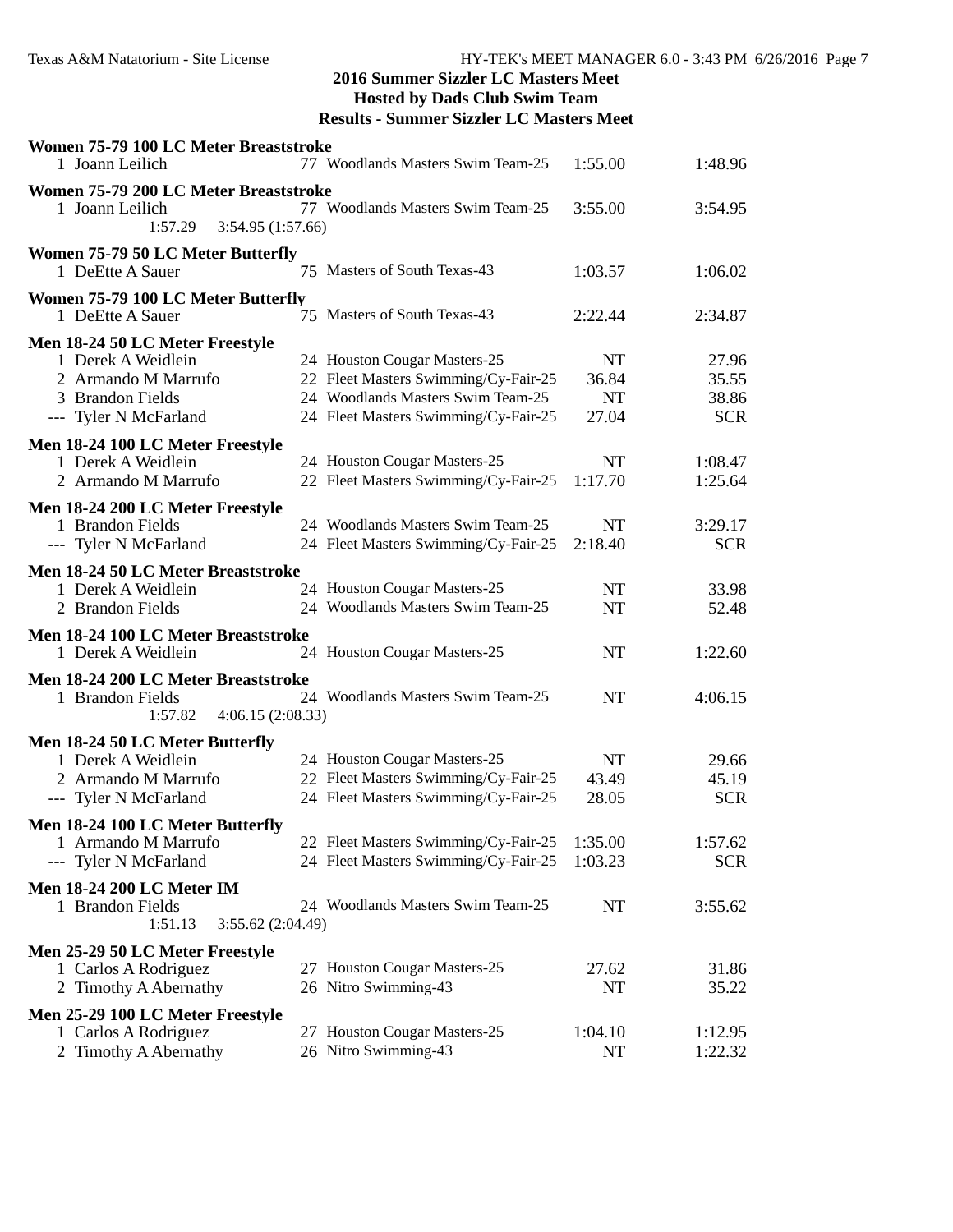| Men 25-29 200 LC Meter Freestyle<br>1 Carlos A Rodriguez<br>2:47.88 (1:28.84)<br>1:19.04     | 27 Houston Cougar Masters-25                                                | NT                 | 2:47.88            |  |
|----------------------------------------------------------------------------------------------|-----------------------------------------------------------------------------|--------------------|--------------------|--|
| Men 25-29 50 LC Meter Butterfly<br>1 Carlos A Rodriguez                                      | 27 Houston Cougar Masters-25                                                | 31.04              | 35.08              |  |
| Men 25-29 100 LC Meter Butterfly<br>--- Carlos A Rodriguez                                   | 27 Houston Cougar Masters-25                                                | <b>NT</b>          | <b>NS</b>          |  |
| Men 30-34 100 LC Meter Freestyle<br>1 Yuri Alencar Marques                                   | 33 First Colony Masters Swimming-25                                         | NT                 | 2:25.99            |  |
| Men 30-34 50 LC Meter Backstroke<br>1 Daniel T Shiosaki                                      | 32 Rice Aquatic Masters-25                                                  | 31.00              | 31.27              |  |
| Men 30-34 100 LC Meter Backstroke<br>1 Daniel T Shiosaki                                     | 32 Rice Aquatic Masters-25                                                  | 1:05.00            | 1:06.69            |  |
| Men 30-34 200 LC Meter Backstroke<br>1 Daniel T Shiosaki<br>2:30.24(1:17.50)<br>1:12.74      | 32 Rice Aquatic Masters-25                                                  | 2:25.00            | 2:30.24            |  |
| Men 30-34 50 LC Meter Breaststroke<br>1 Daniel T Shiosaki                                    | 32 Rice Aquatic Masters-25                                                  | 35.00              | 35.93              |  |
| Men 30-34 100 LC Meter Breaststroke<br>1 Yuri Alencar Marques                                | 33 First Colony Masters Swimming-25                                         | NT                 | 1:30.40            |  |
| Men 30-34 200 LC Meter Breaststroke<br>1 Yuri Alencar Marques<br>1:31.84<br>3:18.85(1:47.01) | 33 First Colony Masters Swimming-25                                         | <b>NT</b>          | 3:18.85            |  |
| <b>Men 30-34 200 LC Meter IM</b><br>1 Daniel T Shiosaki<br>1:10.80<br>2:29.25(1:18.45)       | 32 Rice Aquatic Masters-25                                                  | 2:24.00            | 2:29.25            |  |
| 2 Yuri Alencar Marques<br>3:13.15(1:43.13)<br>1:30.02                                        | 33 First Colony Masters Swimming-25                                         | <b>NT</b>          | 3:13.15            |  |
| Men 35-39 50 LC Meter Freestyle<br>1 Omar D Medeiros                                         | 39 Houston Cougar Masters-25                                                | 39.00              | 32.86              |  |
| Men 35-39 100 LC Meter Freestyle<br>1 Kristopher S Dusek<br>2 Omar D Medeiros                | 36 Dad's Club Swim Team Masters-25<br>39 Houston Cougar Masters-25          | 1:25.00<br>1:20.00 | 1:13.13<br>1:14.17 |  |
| Men 35-39 200 LC Meter Freestyle<br>1 Kristopher S Dusek<br>1:20.08<br>2:47.21(1:27.13)      | 36 Dad's Club Swim Team Masters-25                                          | 3:15.00            | 2:47.21            |  |
| Men 35-39 400 LC Meter Freestyle<br>1 Kristopher S Dusek<br>1:20.50<br>2:55.79 (1:35.29)     | 36 Dad's Club Swim Team Masters-25<br>4:35.10 (1:39.31)<br>6:12.92(1:37.82) | 6:40.00            | 6:12.92            |  |
| Men 35-39 50 LC Meter Backstroke<br>1 Kristopher S Dusek                                     | 36 Dad's Club Swim Team Masters-25                                          | 53.00              | 41.04              |  |
| Men 35-39 50 LC Meter Breaststroke<br>1 Oscar I Bermudez                                     | 38 Houston Cougar Masters-25                                                | 34.17              | 33.32              |  |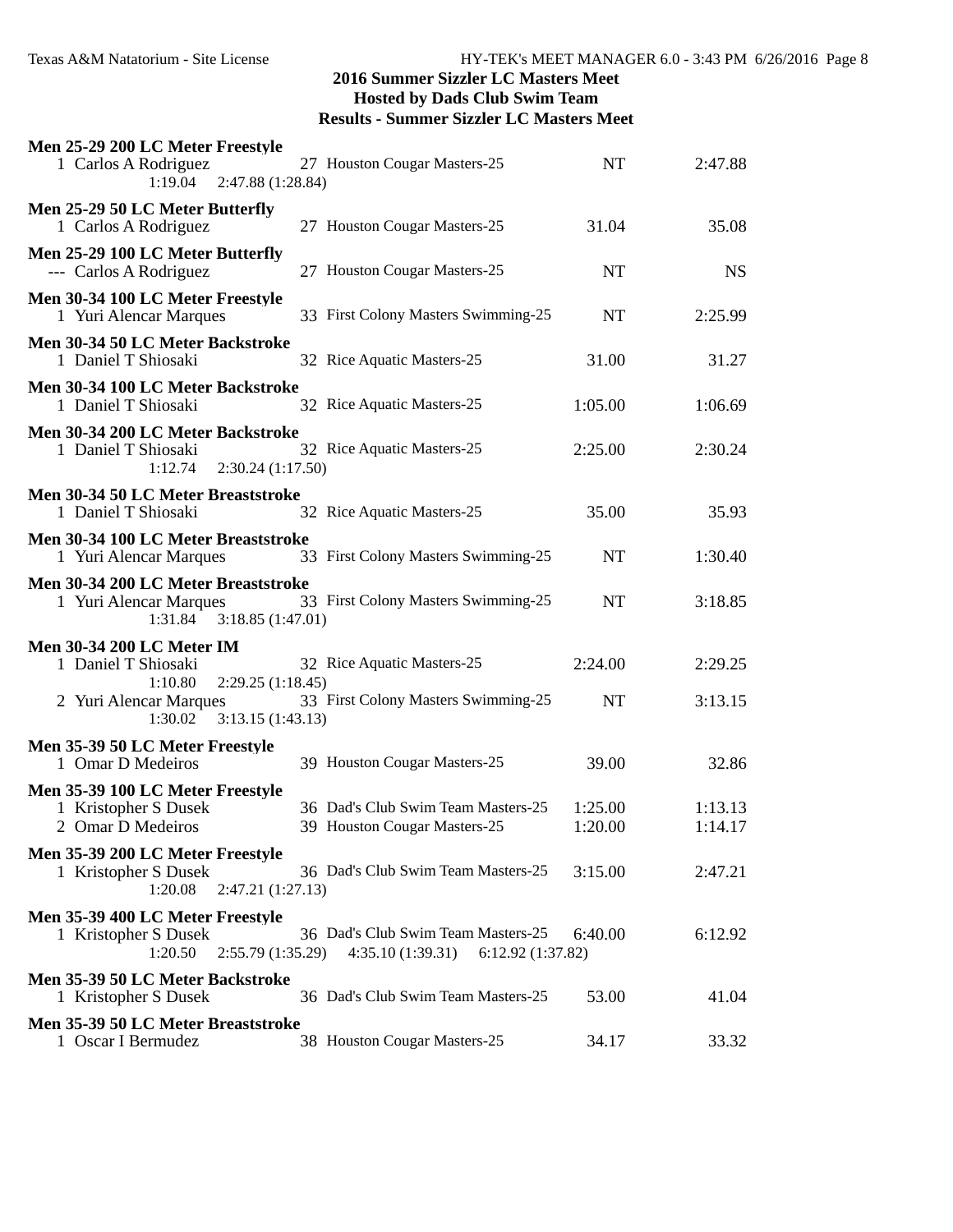| Men 35-39 100 LC Meter Breaststroke<br>1 Oscar I Bermudez                                 | 38 Houston Cougar Masters-25                                                                         | 1:15.97                       | 1:14.81                       |  |
|-------------------------------------------------------------------------------------------|------------------------------------------------------------------------------------------------------|-------------------------------|-------------------------------|--|
| Men 35-39 50 LC Meter Butterfly                                                           |                                                                                                      |                               |                               |  |
| 1 Kristopher S Dusek                                                                      | 36 Dad's Club Swim Team Masters-25                                                                   | 50.00                         | 36.42                         |  |
| Men 40-44 100 LC Meter Freestyle<br>1 Robert A Riggs                                      | 41 South Shore Sails Masters Swim-25                                                                 | 1:16.00                       | 1:24.60                       |  |
| Men 40-44 200 LC Meter Freestyle<br>1 Robert A Riggs<br>2:42.11(1:27.16)<br>1:14.95       | 41 South Shore Sails Masters Swim-25                                                                 | 2:40.00                       | 2:42.11                       |  |
| Men 45-49 50 LC Meter Freestyle                                                           |                                                                                                      |                               |                               |  |
| 1 Edmond Puckett<br>2 Alamdar Hamdani<br>3 Mason J Mills                                  | 47 Space City Aquatic Team-25<br>45 Houston Cougar Masters-25<br>45 First Colony Masters Swimming-25 | 37.30<br>38.71<br>40.00       | 33.79<br>37.27<br>41.25       |  |
| Men 45-49 100 LC Meter Freestyle                                                          |                                                                                                      |                               |                               |  |
| 1 Edmond Puckett<br>2 Mason J Mills<br>3 Alamdar Hamdani                                  | 47 Space City Aquatic Team-25<br>45 First Colony Masters Swimming-25<br>45 Houston Cougar Masters-25 | 1:14.87<br>1:25.00<br>1:24.96 | 1:15.74<br>1:30.34<br>1:31.58 |  |
| Men 45-49 200 LC Meter Freestyle                                                          |                                                                                                      |                               |                               |  |
| 1 Edmond Puckett<br>2:49.40 (1:30.23)<br>1:19.17                                          | 47 Space City Aquatic Team-25                                                                        | 3:06.34                       | 2:49.40                       |  |
| 2 Alamdar Hamdani<br>1:36.70<br>3:18.75(1:42.05)                                          | 45 Houston Cougar Masters-25                                                                         | 3:09.52                       | 3:18.75                       |  |
| Men 45-49 400 LC Meter Freestyle                                                          |                                                                                                      |                               |                               |  |
| 1 Edmond Puckett                                                                          | 47 Space City Aquatic Team-25                                                                        | NT                            | 5:57.70                       |  |
| Men 45-49 100 LC Meter Backstroke<br>1 Edmond Puckett                                     | 47 Space City Aquatic Team-25                                                                        | <b>NT</b>                     | 1:36.85                       |  |
| Men 45-49 50 LC Meter Breaststroke                                                        |                                                                                                      |                               |                               |  |
| 1 James W Connolly                                                                        | 47 Rice Aquatic Masters-25                                                                           | 33.00                         | 33.84                         |  |
| 2 Alamdar Hamdani<br>3 Mason J Mills                                                      | 45 Houston Cougar Masters-25<br>45 First Colony Masters Swimming-25                                  | 50.52<br>1:00.00              | 50.05<br>58.38                |  |
| Men 45-49 100 LC Meter Breaststroke                                                       |                                                                                                      |                               |                               |  |
| 1 James W Connolly                                                                        | 47 Rice Aquatic Masters-25                                                                           | 1:13.00                       | 1:15.04                       |  |
| Men 45-49 200 LC Meter Breaststroke<br>1 James W Connolly<br>1:21.55<br>2:49.57 (1:28.02) | 47 Rice Aquatic Masters-25                                                                           | 2:42.00                       | 2:49.57                       |  |
| Men 50-54 50 LC Meter Freestyle                                                           |                                                                                                      |                               |                               |  |
| 1 Carlos A Jimenez                                                                        | 52 Rice Aquatic Masters-25                                                                           | 25.44                         | 27.01                         |  |
| 2 Karl Schuler                                                                            | 50 First Colony Masters Swimming-25                                                                  | 35.00                         | 34.91                         |  |
| 3 John M Keen                                                                             | 53 Houston Cougar Masters-25                                                                         | 34.64                         | 36.03                         |  |
| Men 50-54 100 LC Meter Freestyle                                                          |                                                                                                      |                               |                               |  |
| 1 Carlos A Jimenez                                                                        | 52 Rice Aquatic Masters-25                                                                           | 1:00.00                       | 1:01.64                       |  |
| 2 Dima Krieger                                                                            | 50 Uc14-14                                                                                           | 1:05.30                       | 1:03.94                       |  |
| 3 Karl Schuler<br>4 Michael J Conte                                                       | 50 First Colony Masters Swimming-25<br>51 Dad's Club Swim Team Masters-25                            | 1:14.00<br>1:50.00            | 1:19.76<br>1:39.99            |  |
|                                                                                           |                                                                                                      |                               |                               |  |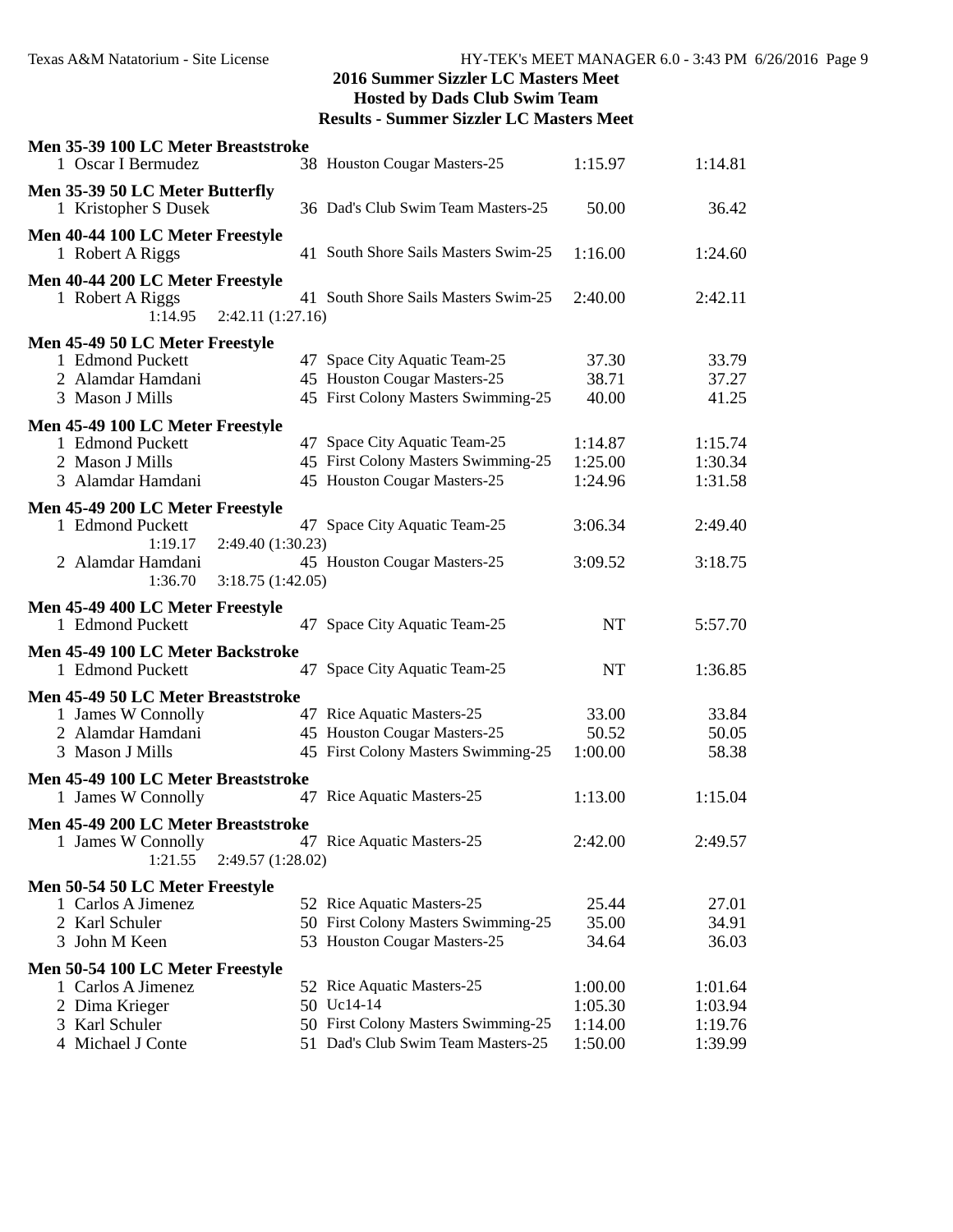| Men 50-54 400 LC Meter Freestyle                        |                   |                                       |         |           |  |
|---------------------------------------------------------|-------------------|---------------------------------------|---------|-----------|--|
| 1 John M Keen                                           |                   | 53 Houston Cougar Masters-25          | 5:54.04 | 5:51.55   |  |
| 1:22.60                                                 | 2:53.31(1:30.71)  | 4:24.02(1:30.71)<br>5:51.55 (1:27.53) |         |           |  |
| Men 50-54 50 LC Meter Backstroke                        |                   |                                       |         |           |  |
| 1 Karl Schuler                                          |                   | 50 First Colony Masters Swimming-25   | 41.00   | 43.93     |  |
| Men 50-54 100 LC Meter Backstroke                       |                   |                                       |         |           |  |
| 1 Karl Schuler                                          |                   | 50 First Colony Masters Swimming-25   | 1:33.00 | 1:35.44   |  |
| 2 Michael J Conte                                       |                   | 51 Dad's Club Swim Team Masters-25    | 2:10.00 | 1:47.81   |  |
|                                                         |                   |                                       |         |           |  |
| Men 50-54 50 LC Meter Breaststroke<br>1 Michael J Conte |                   | 51 Dad's Club Swim Team Masters-25    | 42.00   | 42.89     |  |
| 2 John M Keen                                           |                   | 53 Houston Cougar Masters-25          | 49.91   | 48.86     |  |
|                                                         |                   |                                       |         |           |  |
| Men 50-54 100 LC Meter Breaststroke                     |                   |                                       |         |           |  |
| 1 Michael J Conte                                       |                   | 51 Dad's Club Swim Team Masters-25    | 1:35.00 | 1:39.71   |  |
| Men 50-54 50 LC Meter Butterfly                         |                   |                                       |         |           |  |
| 1 Dima Krieger                                          |                   | 50 Uc14-14                            | 33.20   | 31.33     |  |
| 2 John M Keen                                           |                   | 53 Houston Cougar Masters-25          | 36.90   | 38.76     |  |
| 3 Michael J Conte                                       |                   | 51 Dad's Club Swim Team Masters-25    | 1:00.00 | 45.15     |  |
| Men 55-59 50 LC Meter Freestyle                         |                   |                                       |         |           |  |
| 1 David M Guthrie                                       |                   | 56 Rice Aquatic Masters-25            | 27.00   | 28.22     |  |
| 2 Steve G White                                         |                   | 56 Woodlands Masters Swim Team-25     | 29.00   | 30.10     |  |
| 3 Mike Engelking                                        |                   | 57 First Colony Masters Swimming-25   | 31.50   | 30.99     |  |
| 4 Peter T Foster                                        |                   | 58 Memorial Athletic Club Aquatic-25  | 45.00   | 38.68     |  |
|                                                         |                   |                                       |         |           |  |
| Men 55-59 100 LC Meter Freestyle<br>1 Steve G White     |                   | 56 Woodlands Masters Swim Team-25     | 1:06.50 | 1:10.18   |  |
| 2 Mike Engelking                                        |                   | 57 First Colony Masters Swimming-25   | 1:09.55 | 1:10.26   |  |
| 3 Peter T Foster                                        |                   | 58 Memorial Athletic Club Aquatic-25  | 1:40.00 | 1:39.05   |  |
|                                                         |                   |                                       |         |           |  |
| Men 55-59 200 LC Meter Freestyle                        |                   |                                       |         |           |  |
| 1 Russell L Hubbard                                     |                   | 55 South West YMCA Masters-25         | 2:41.90 | 2:36.83   |  |
| 1:17.68                                                 | 2:36.83 (1:19.15) |                                       |         |           |  |
| 2 Doug Allen<br>1:31.77                                 |                   | 57 Houston Cougar Masters-25          | 3:03.00 | 3:04.06   |  |
| 3 Peter T Foster                                        | 3:04.06 (1:32.29) | 58 Memorial Athletic Club Aquatic-25  | 3:55.00 | 3:51.94   |  |
| 1:48.41                                                 | 3:51.94(2:03.53)  |                                       |         |           |  |
| --- Steve G White                                       |                   | 56 Woodlands Masters Swim Team-25     | 2:33.00 | <b>NS</b> |  |
|                                                         |                   |                                       |         |           |  |
| Men 55-59 400 LC Meter Freestyle                        |                   | 57 Houston Cougar Masters-25          |         |           |  |
| 1 Doug Allen<br>1:32.96                                 | 3:10.10(1:37.14)  | 4:47.76(1:37.66)<br>6:21.67(1:33.91)  | 6:03.00 | 6:21.67   |  |
| 2 Peter T Foster                                        |                   | 58 Memorial Athletic Club Aquatic-25  | 8:20.00 | 8:00.43   |  |
| 1:51.28                                                 | 3:52.97(2:01.69)  | 8:00.43 (2:03.52)<br>5:56.91(2:03.94) |         |           |  |
|                                                         |                   |                                       |         |           |  |
| Men 55-59 100 LC Meter Backstroke                       |                   |                                       |         |           |  |
| 1 Jim Amick                                             |                   | 55 Team Ridglea-26                    | 1:30.00 | 1:22.74   |  |
| Men 55-59 200 LC Meter Backstroke                       |                   |                                       |         |           |  |
| 1 Jim Amick                                             |                   | 55 Team Ridglea-26                    | 3:10.00 | 2:56.15   |  |
| 1:28.88                                                 | 2:56.15(1:27.27)  |                                       |         |           |  |
| 2 Doug Allen                                            |                   | 57 Houston Cougar Masters-25          | 4:17.00 | 4:31.31   |  |
| 2:17.23                                                 | 4:31.31 (2:14.08) |                                       |         |           |  |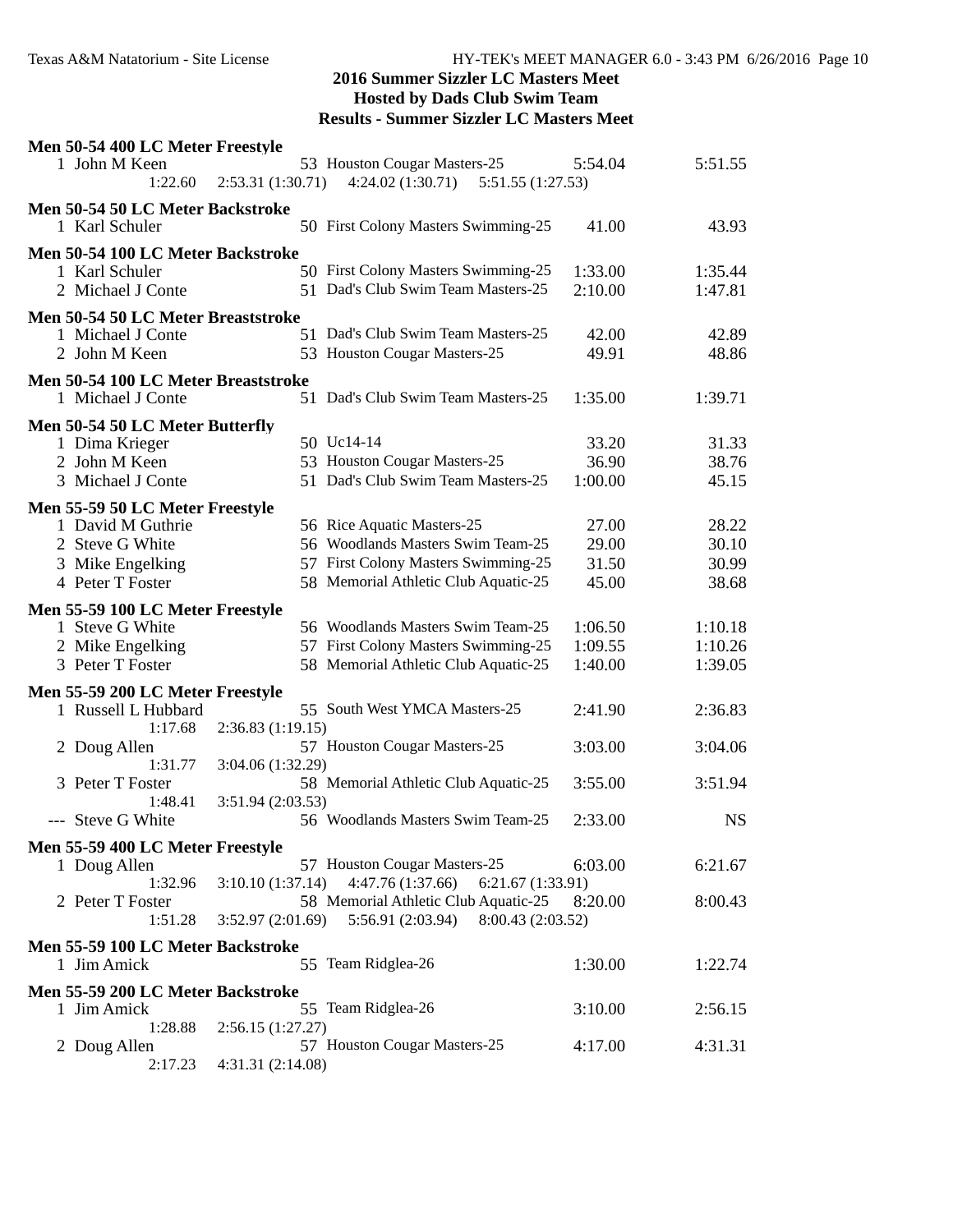| Men 55-59 50 LC Meter Breaststroke                       |                                                                    |           |         |  |
|----------------------------------------------------------|--------------------------------------------------------------------|-----------|---------|--|
| 1 David M Guthrie                                        | 56 Rice Aquatic Masters-25                                         | 31.10     | 32.83   |  |
| --- Bradley A Ohnstad                                    | 59 Woodlands Masters Swim Team-25                                  | NT        | DQ      |  |
| False start                                              |                                                                    |           |         |  |
| Men 55-59 100 LC Meter Breaststroke                      |                                                                    |           |         |  |
| 1 David M Guthrie                                        | 56 Rice Aquatic Masters-25                                         | 1:07.98   | 1:11.88 |  |
| 2 Jim Amick                                              | 55 Team Ridglea-26                                                 | 1:40.00   | 1:32.48 |  |
| 3 Bradley A Ohnstad                                      | 59 Woodlands Masters Swim Team-25                                  | <b>NT</b> | 1:40.88 |  |
|                                                          |                                                                    |           |         |  |
| Men 55-59 200 LC Meter Breaststroke<br>1 David M Guthrie | 56 Rice Aquatic Masters-25                                         | 2:31.00   | 2:39.97 |  |
| 1:18.33<br>2:39.97 (1:21.64)                             |                                                                    |           |         |  |
| 2 Bradley A Ohnstad                                      | 59 Woodlands Masters Swim Team-25                                  | <b>NT</b> | 3:40.61 |  |
| 1:42.42<br>3:40.61 (1:58.19)                             |                                                                    |           |         |  |
|                                                          |                                                                    |           |         |  |
| Men 55-59 50 LC Meter Butterfly                          |                                                                    |           |         |  |
| 1 Steve G White                                          | 56 Woodlands Masters Swim Team-25<br>55 South West YMCA Masters-25 | 31.00     | 31.68   |  |
| 2 Russell L Hubbard                                      |                                                                    | 33.24     | 33.35   |  |
| Men 55-59 100 LC Meter Butterfly                         |                                                                    |           |         |  |
| 1 Russell L Hubbard                                      | 55 South West YMCA Masters-25                                      | 1:26.10   | 1:18.87 |  |
| Men 55-59 200 LC Meter Butterfly                         |                                                                    |           |         |  |
| 1 Jim Amick                                              | 55 Team Ridglea-26                                                 | 3:00.00   | 2:55.25 |  |
| 2:55.25 (1:31.08)<br>1:24.17                             |                                                                    |           |         |  |
| <b>Men 55-59 200 LC Meter IM</b>                         |                                                                    |           |         |  |
| 1 Doug Allen                                             | 57 Houston Cougar Masters-25                                       | 3:59.00   | 4:04.74 |  |
| 2:08.25<br>4:04.74(1:56.49)                              |                                                                    |           |         |  |
|                                                          |                                                                    |           |         |  |
| Men 55-59 400 LC Meter IM                                | 55 Team Ridglea-26                                                 | 6:25.00   |         |  |
| 1 Jim Amick<br>3:04.96(1:38.49)<br>1:26.47               | 4:54.25(1:49.29)<br>6:16.23(1:21.98)                               |           | 6:16.23 |  |
|                                                          |                                                                    |           |         |  |
| Men 60-64 50 LC Meter Freestyle                          |                                                                    |           |         |  |
| 1 Craig A Fox                                            | 61 Memorial Athletic Club Aquatic-25                               | 31.00     | 30.66   |  |
| 2 Michael R Woodruff                                     | 62 Dad's Club Swim Team Masters-25                                 | 40.00     | 35.01   |  |
| 3 Stephen A Mendel                                       | 63 Memorial Athletic Club Aquatic-25                               | 50.48     | 50.37   |  |
| Men 60-64 100 LC Meter Freestyle                         |                                                                    |           |         |  |
| 1 Craig A Fox                                            | 61 Memorial Athletic Club Aquatic-25                               | 1:09.00   | 1:10.30 |  |
| 2 Michael R Woodruff                                     | 62 Dad's Club Swim Team Masters-25                                 | 1:20.00   | 1:21.63 |  |
| 3 Stephen A Mendel                                       | 63 Memorial Athletic Club Aquatic-25                               | 1:55.65   | 1:53.24 |  |
| Men 60-64 200 LC Meter Freestyle                         |                                                                    |           |         |  |
| 1 Craig A Fox                                            | 61 Memorial Athletic Club Aquatic-25                               | 2:42.00   | 2:39.33 |  |
| 1:16.69<br>2:39.33 (1:22.64)                             |                                                                    |           |         |  |
| 2 Michael R Woodruff                                     | 62 Dad's Club Swim Team Masters-25                                 | 2:45.00   | 3:06.40 |  |
| 3 Stephen A Mendel                                       | 63 Memorial Athletic Club Aquatic-25                               | 4:16.80   | 4:16.22 |  |
| 2:02.69<br>4:16.22(2:13.53)                              |                                                                    |           |         |  |
| Men 60-64 50 LC Meter Backstroke                         |                                                                    |           |         |  |
| 1 Craig A Fox                                            | 61 Memorial Athletic Club Aquatic-25                               | 39.00     | 37.85   |  |
| 2 Michael R Woodruff                                     | 62 Dad's Club Swim Team Masters-25                                 | 55.00     | 46.38   |  |
|                                                          |                                                                    |           |         |  |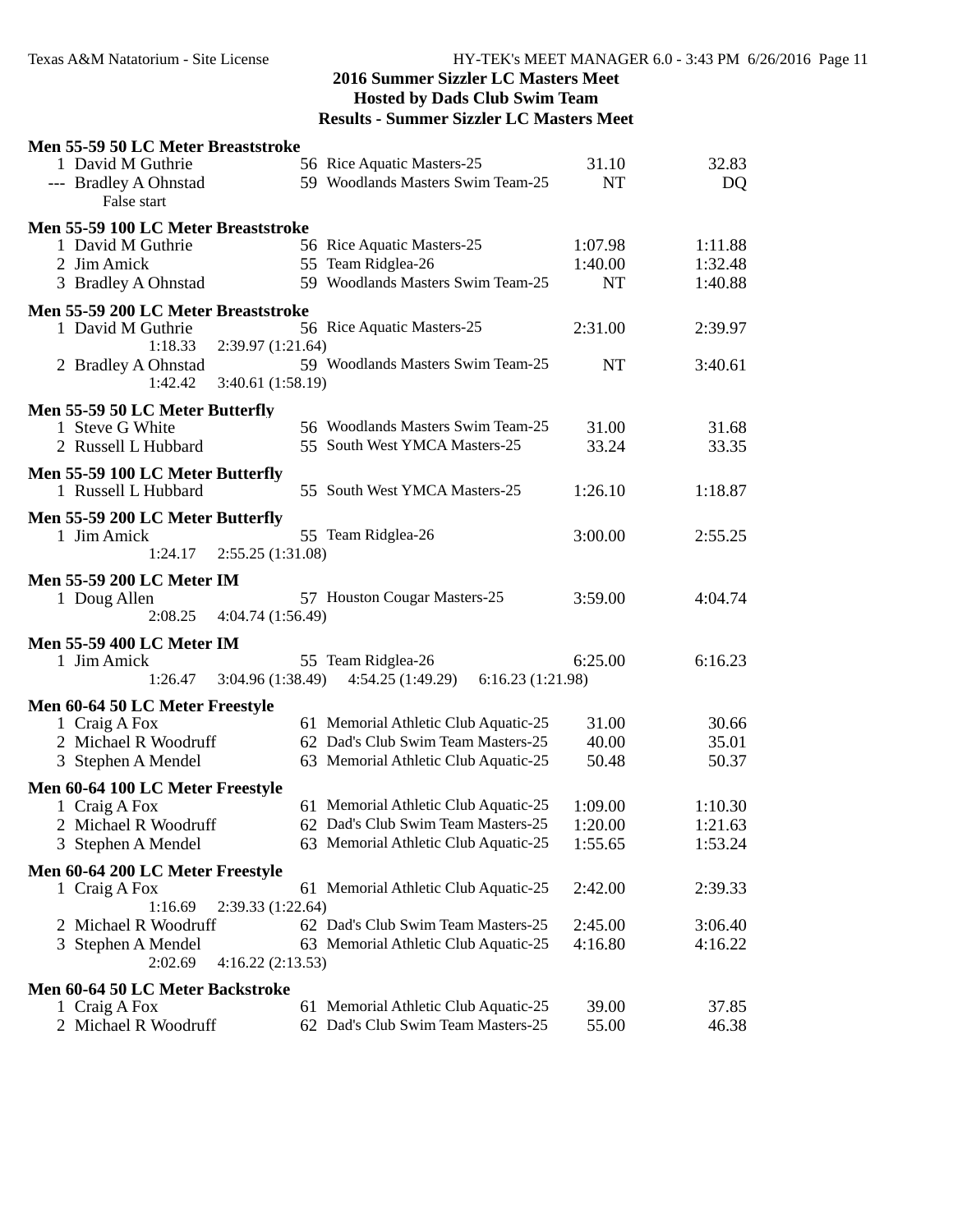| Men 60-64 50 LC Meter Breaststroke<br>1 Michael R Woodruff | 62 Dad's Club Swim Team Masters-25                                  | 55.00     | 46.75     |  |
|------------------------------------------------------------|---------------------------------------------------------------------|-----------|-----------|--|
| <b>Men 60-64 200 LC Meter IM</b>                           |                                                                     |           |           |  |
| 1 Craig A Fox                                              | 61 Memorial Athletic Club Aquatic-25                                | 3:05.00   | 2:59.44   |  |
| $1:24.56$ $2:59.44$ $(1:34.88)$                            | 63 Memorial Athletic Club Aquatic-25                                |           |           |  |
| 2 Stephen A Mendel<br>2:20.93<br>4:42.25(2:21.32)          |                                                                     | <b>NT</b> | 4:42.25   |  |
| Men 65-69 50 LC Meter Freestyle                            |                                                                     |           |           |  |
| 1 James H Morris                                           | 66 Dad's Club Swim Team Masters-25                                  | 39.11     | 37.94     |  |
| Men 65-69 100 LC Meter Freestyle                           |                                                                     |           |           |  |
| 1 James H Morris                                           | 66 Dad's Club Swim Team Masters-25                                  | 1:35.94   | 1:30.83   |  |
| Men 65-69 200 LC Meter Freestyle                           |                                                                     |           |           |  |
| 1 Bruce W Rollins<br>$1:25.93$ $2:51.82$ $(1:25.89)$       | 67 Uc25-25                                                          | 3:00.02   | 2:51.82   |  |
|                                                            |                                                                     |           |           |  |
| Men 65-69 400 LC Meter Freestyle<br>1 Lloyd W Jones        | 65 Dad's Club Swim Team Masters-25                                  | 7:05.00   | 7:05.77   |  |
|                                                            | 1:39.41   3:27.75 (1:48.34)   5:17.54 (1:49.79)   7:05.77 (1:48.23) |           |           |  |
| 2 Bodvar A Gregersen                                       | 68 Uc25-25                                                          | 14:32.81  | 21:24.25  |  |
| Men 65-69 100 LC Meter Backstroke                          |                                                                     |           |           |  |
| 1 Lloyd W Jones                                            | 65 Dad's Club Swim Team Masters-25                                  | 2:30.00   | 2:10.84   |  |
| Men 65-69 200 LC Meter Backstroke                          |                                                                     |           |           |  |
| 1 Bruce W Rollins                                          | 67 Uc25-25                                                          | 3:40.02   | 3:54.89   |  |
| 3:54.89(2:01.78)<br>1:53.11                                |                                                                     |           |           |  |
| 2 Bodvar A Gregersen 68 Uc25-25                            |                                                                     | 8:01.70   | 9:31.19   |  |
| Men 65-69 50 LC Meter Breaststroke                         |                                                                     |           |           |  |
| --- James H Morris                                         | 66 Dad's Club Swim Team Masters-25                                  | 56.47     | <b>NS</b> |  |
| Men 65-69 100 LC Meter Breaststroke                        |                                                                     |           |           |  |
| --- Lloyd W Jones                                          | 65 Dad's Club Swim Team Masters-25                                  | 2:30.00   | DQ        |  |
| Men 65-69 200 LC Meter Breaststroke                        |                                                                     |           |           |  |
| 1 Bruce W Rollins                                          | 67 Uc25-25                                                          | 3:45.02   | 3:42.43   |  |
| 3:42.43(1:55.17)<br>1:47.26                                | 68 Uc25-25                                                          | 10:20.34  | <b>NS</b> |  |
| --- Bodvar A Gregersen                                     |                                                                     |           |           |  |
| Men 65-69 50 LC Meter Butterfly<br>1 James H Morris        | 66 Dad's Club Swim Team Masters-25 51.96                            |           | 49.47     |  |
| Men 65-69 200 LC Meter Butterfly                           |                                                                     |           |           |  |
| 1 Bruce W Rollins                                          | 67 Uc25-25                                                          | 3:40.02   | 3:30.18   |  |
| 3:30.18 (1:50.27)<br>1:39.91                               |                                                                     |           |           |  |
| --- Bodvar A Gregersen                                     | 68 Uc25-25                                                          | 14:09.33  | DQ        |  |
| <b>Men 65-69 200 LC Meter IM</b>                           |                                                                     |           |           |  |
| 1 Bruce W Rollins<br>1:43.39<br>3:25.21(1:41.82)           | 67 Uc25-25                                                          | 3:30.02   | 3:25.21   |  |
| 2 James H Morris                                           | 66 Dad's Club Swim Team Masters-25                                  | 4:00.00   | 4:16.10   |  |
| 3 Lloyd W Jones                                            | 65 Dad's Club Swim Team Masters-25                                  | 4:30.00   | 4:23.97   |  |
| 2:13.84<br>4:23.97(2:10.13)                                |                                                                     |           |           |  |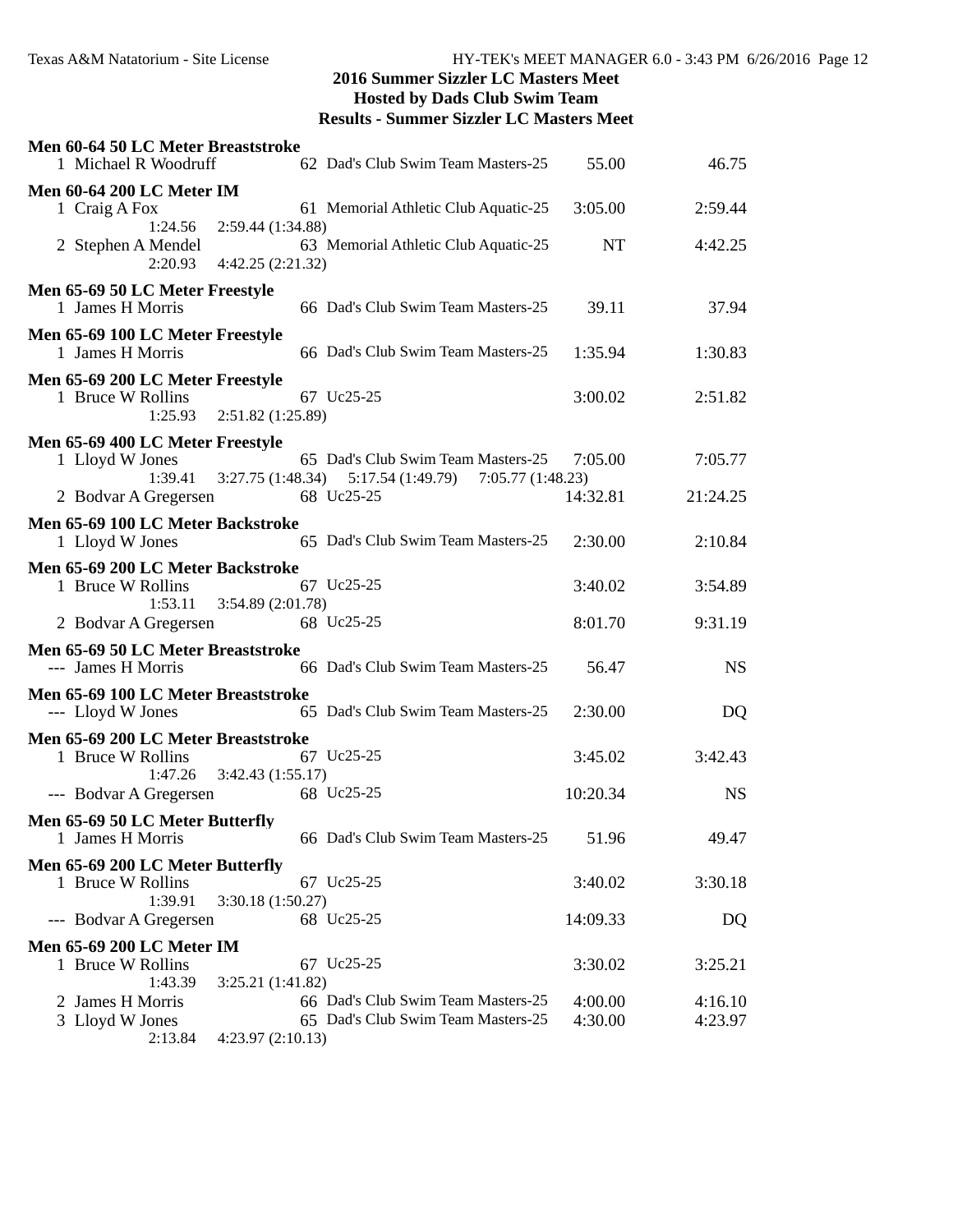| <b>Men 65-69 400 LC Meter IM</b>                        |                                                        |                     |                     |  |
|---------------------------------------------------------|--------------------------------------------------------|---------------------|---------------------|--|
| 1 Lloyd W Jones                                         | 65 Dad's Club Swim Team Masters-25<br>68 Uc25-25       | 9:30.00<br>21:20.59 | 9:26.92<br>24:05.41 |  |
| 2 Bodvar A Gregersen                                    |                                                        |                     |                     |  |
| Men 70-74 50 LC Meter Freestyle<br>1 Thomas D Boak      | 73 Woodlands Masters Swim Team-25                      | 45.00               | 35.03               |  |
| 2 Carl W Curtiss                                        | 74 Uc25-25                                             | 45.30               | 48.75               |  |
| Men 70-74 100 LC Meter Freestyle                        |                                                        |                     |                     |  |
| 1 Carl W Curtiss                                        | 74 Uc25-25                                             | 1:49.30             | 1:58.17             |  |
| --- Thomas D Boak                                       | 73 Woodlands Masters Swim Team-25                      | 1:45.00             | <b>NS</b>           |  |
| Men 70-74 400 LC Meter Freestyle<br>1 Carl W Curtiss    | 74 Uc25-25                                             | 8:56.66             | 9:18.08             |  |
| Men 70-74 50 LC Meter Backstroke                        |                                                        |                     |                     |  |
| 1 Thomas D Boak                                         | 73 Woodlands Masters Swim Team-25                      | 55.00               | 43.95               |  |
| 2 Carl W Curtiss                                        | 74 Uc25-25                                             | 55.34               | 1:02.79             |  |
| Men 70-74 100 LC Meter Backstroke                       |                                                        |                     |                     |  |
| 1 Thomas D Boak                                         | 73 Woodlands Masters Swim Team-25                      | 2:00.00             | 1:41.84             |  |
| 2 Carl W Curtiss                                        | 74 Uc25-25                                             | 1:49.30             | 2:09.18             |  |
| Men 70-74 50 LC Meter Breaststroke<br>--- Thomas D Boak | 73 Woodlands Masters Swim Team-25                      | 55.00               | <b>NS</b>           |  |
| Men 75-79 400 LC Meter Freestyle                        |                                                        |                     |                     |  |
| 1 Max E Zollner                                         | 78 First Colony Masters Swimming-25                    | 9:00.00             | 9:22.84             |  |
| Men 75-79 200 LC Meter Backstroke                       |                                                        |                     |                     |  |
| 1 Max E Zollner                                         | 78 First Colony Masters Swimming-25                    | 4:15.00             | 4:16.80             |  |
| 2:07.04<br>4:16.80 (2:09.76)                            |                                                        |                     |                     |  |
| Men 75-79 200 LC Meter Breaststroke<br>1 Max E Zollner  | 78 First Colony Masters Swimming-25                    | 5:00.00             | 4:50.60             |  |
| 2:24.10<br>4:50.60(2:26.50)                             |                                                        |                     |                     |  |
| <b>Men 75-79 200 LC Meter IM</b>                        |                                                        |                     |                     |  |
| 1 Max E Zollner                                         | 78 First Colony Masters Swimming-25                    | 5:19.00             | 5:13.24             |  |
| $2:46.52$ $5:13.24$ $(2:26.72)$                         |                                                        |                     |                     |  |
| <b>Men 75-79 400 LC Meter IM</b>                        |                                                        |                     |                     |  |
| 1 Max E Zollner                                         | 78 First Colony Masters Swimming-25 11:00.00           |                     | 10:58.91            |  |
| 3:33.47                                                 | 5:50.93 (2:17.46) 8:38.08 (2:47.15) 10:58.91 (2:20.83) |                     |                     |  |
| Men 80-84 100 LC Meter Freestyle<br>1 L. Waldo Leggett  | 81 Memorial Athletic Club Aquatic-25                   | 1:50.00             | 2:10.00             |  |
|                                                         |                                                        |                     |                     |  |
| Men 80-84 200 LC Meter Freestyle<br>1 L. Waldo Leggett  | 81 Memorial Athletic Club Aquatic-25                   | 4:15.00             | 4:46.63             |  |
| 2:14.23<br>4:46.63(2:32.40)                             |                                                        |                     |                     |  |
| Men 80-84 50 LC Meter Backstroke                        |                                                        |                     |                     |  |
| 1 Bob Bailie                                            | 81 Woodlands Masters Swim Team-25                      | 52.72               | 53.38               |  |
| Men 80-84 100 LC Meter Backstroke                       |                                                        |                     |                     |  |
| 1 L. Waldo Leggett                                      | 81 Memorial Athletic Club Aquatic-25                   | 2:05.00             | 2:36.56             |  |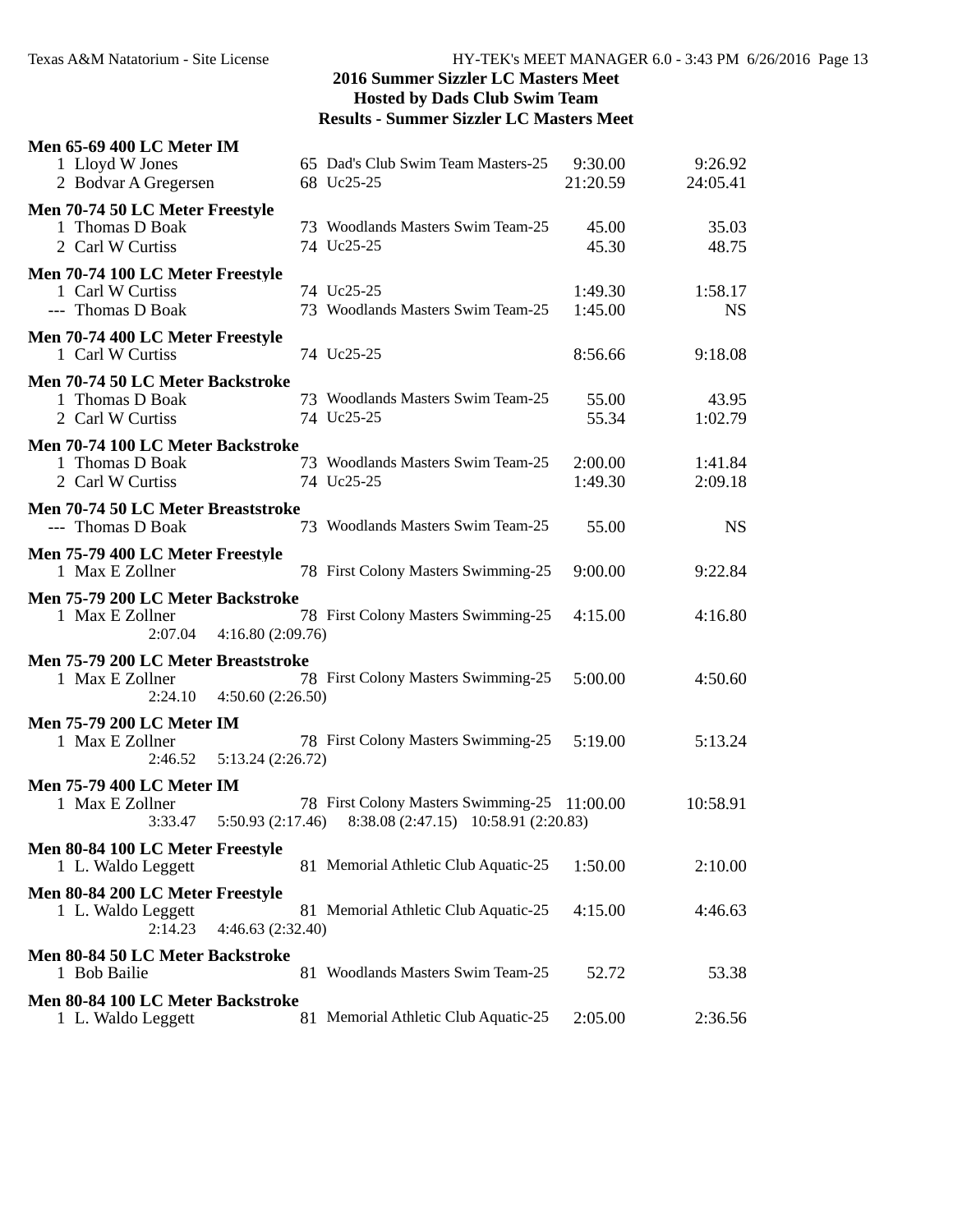| Men 80-84 200 LC Meter Backstroke<br>1 Bob Bailie                                      | 81 Woodlands Masters Swim Team-25                                    | 5:20.24 | 4:40.06   |
|----------------------------------------------------------------------------------------|----------------------------------------------------------------------|---------|-----------|
| 4:40.06 (2:28.93)<br>2:11.13<br>2 L. Waldo Leggett                                     | 81 Memorial Athletic Club Aquatic-25                                 | 4:25.00 | 5:50.35   |
| Men 80-84 50 LC Meter Breaststroke<br>1 Bob Bailie                                     | 81 Woodlands Masters Swim Team-25                                    | 57.05   | 57.08     |
| Men 80-84 200 LC Meter Breaststroke<br>1 Bob Bailie                                    | 81 Woodlands Masters Swim Team-25                                    | 6:36.06 | 4:56.00   |
| <b>Men 80-84 200 LC Meter IM</b><br>1 L. Waldo Leggett                                 | 81 Memorial Athletic Club Aquatic-25                                 | 5:00.00 | 5:44.57   |
| Men 85-89 200 LC Meter Freestyle<br>1 Graham M Johnston<br>1:32.22<br>3:07.03(1:34.81) | 85 Masters of South Texas-43                                         | 3:13.78 | 3:07.03   |
| Men 85-89 400 LC Meter Freestyle<br>1 Graham M Johnston<br>1:34.24<br>3:16.48(1:42.24) | 85 Masters of South Texas-43<br>4:59.80(1:43.32)<br>6:38.87(1:39.07) | 7:02.33 | 6:38.87   |
| <b>Men 85-89 200 LC Meter IM</b><br>--- Graham M Johnston                              | 85 Masters of South Texas-43                                         | 4:30.00 | <b>NS</b> |
| Men 90-94 50 LC Meter Freestyle<br>1 Baker L Shannon                                   | 91 Woodlands Masters Swim Team-25                                    | 1:10.00 | 1:14.99   |
| Men 90-94 100 LC Meter Freestyle<br>1 Baker L Shannon                                  | 91 Woodlands Masters Swim Team-25                                    | 3:15.00 | 3:36.42   |
| Men 90-94 200 LC Meter Freestyle<br>--- Baker L Shannon                                | 91 Woodlands Masters Swim Team-25                                    | 8:10.00 | <b>NS</b> |
| Men 90-94 50 LC Meter Backstroke<br>1 Baker L Shannon                                  | 91 Woodlands Masters Swim Team-25                                    | 1:40.00 | 1:40.67   |
| Men 90-94 200 LC Meter Breaststroke<br>--- Baker L Shannon                             | 91 Woodlands Masters Swim Team-25                                    | 8:30.00 | <b>NS</b> |
| <b>Combined Team Scores</b>                                                            |                                                                      |         |           |

#### Combined Team Scores - Through Event 15

| 1. First Colony Masters Swimming | 347 | 2. Houston Cougar Masters          | 287 |
|----------------------------------|-----|------------------------------------|-----|
| 3. Dad's Club Swim Team Masters  | 265 | 4. Woodlands Masters Swim Team     | 259 |
| 5. Rice Aquatic Masters          | 226 | 6. Memorial Athletic Club Aquatic  | 177 |
| 7. Uc25                          | 146 | 8. Masters of South Texas          | 135 |
| 9. South West YMCA Masters       | 90  | 10. South Shore Sails Masters Swim | 88  |
| 11. Nitro Swimming               | 54  | 12. Space City Aquatic Team        | 45  |
| 13. Team Ridglea                 | 43  | 14. Magnolia Masters               | 37  |
| 15. Ambush Swimming              | 32  | 16. Fleet Masters Swimming/Cy-Fair | 30  |
| 17. Longhorn Aquatics            | 27  | 18. Uc14                           | 16  |
| <b>Scores - Women</b>            |     |                                    |     |

Women - Team Rankings - Through Event 15